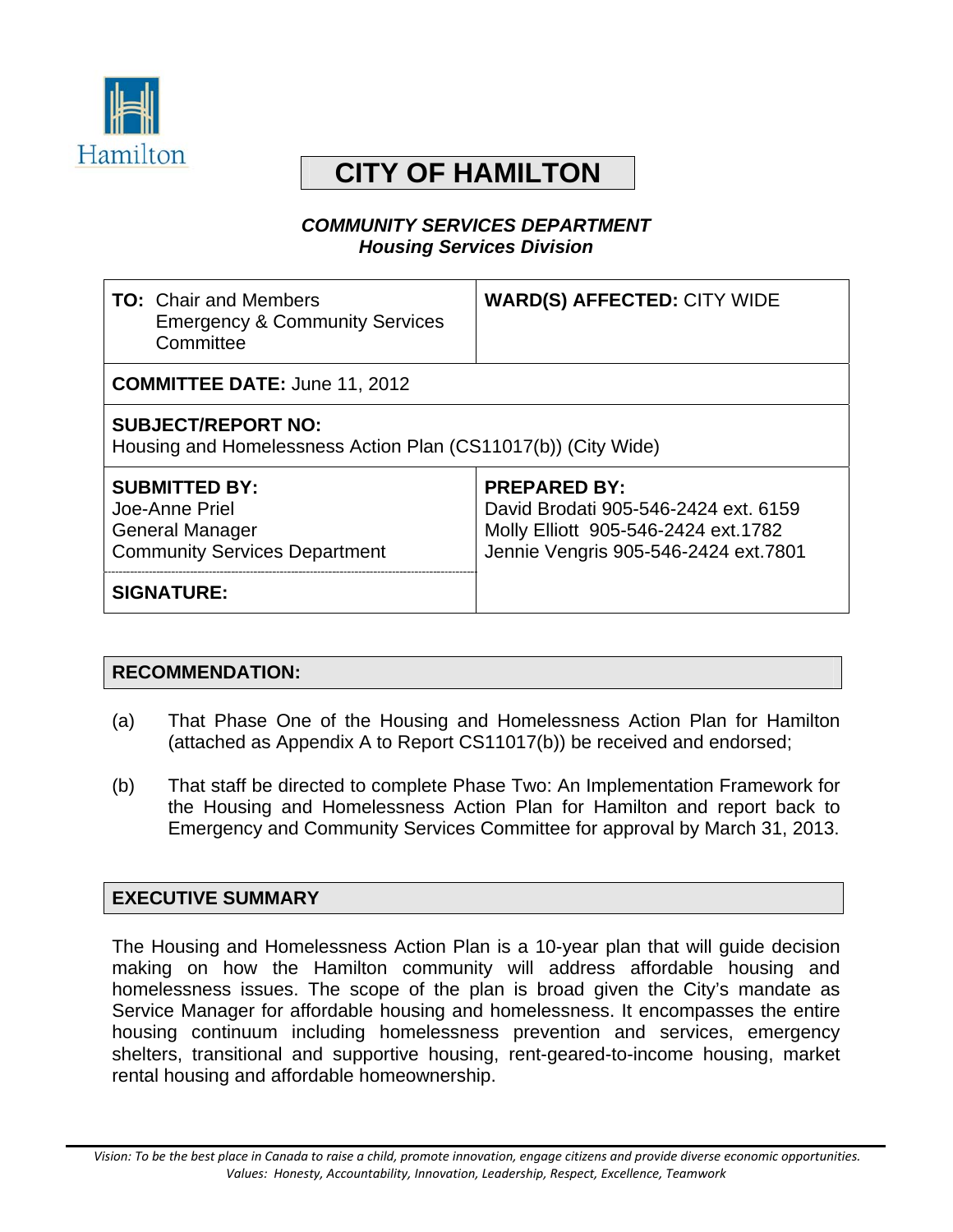As a community, Hamilton has done much work to address affordable housing and homelessness and continues to be seen as a leader in implementing innovative approaches and solutions. This Action Plan builds on our assets.

It is a two-phased plan. Phase One of the Action Plan contained in Appendix A to Report CS11017(b) – A Housing and Homelessness Action Plan for Hamilton is the strategic phase focusing on an aspiration for our community, core values that underpin the Plan, broad outcome areas and strategies. Phase Two will be an implementation framework that details targets to be achieved, timing, responsibility and accountability, costing, and measuring and reporting on our progress towards achieving our strategic directions.

Phase One of the Action Plan is being presented to the Emergency and Community Services (E&CS) Committee for endorsement in principle. Staff will continue to work collaboratively with community partners to develop the Phase Two implementation framework and return to the E&CS Committee for approval by March 31, 2013.

While the development of the Action Plan has been led by the City, it has been a collaborative effort involving community partners and multiple stakeholders. The central strategy for community involvement is the Housing and Homelessness Planning Group. The Planning Group is co-sponsored by the City of Hamilton and the Affordable Housing Flagship. It is comprised of more than two dozen representatives from key housing and homelessness sectors. The time, energy, and dedication demonstrated by members of the Planning Group is a strong testament to the community's commitment and resolve to help us achieve the vision of "everyone has a home". The list of Planning Group members is attached as Appendix B to Report CS11017(b) – Housing and Homelessness Planning Group Membership List.

The Planning Group helped shape the Action Plan's comprehensive community engagement strategy. Through the community engagement process, approximately 800 people were engaged in the development of Phase One of the Action Plan.

#### **FINANCIAL / STAFFING / LEGAL IMPLICATIONS**

#### **Financial:**

There are no financial implications for Phase One of the Housing and Homelessness Action Plan. Phase Two of the Action Plan will be an implementation framework that will identify costs, responsibilities and timing.

#### **Staffing:**

The development of the Housing and Homelessness Action Plan is being undertaken using existing staff resources in the Housing Services Division.

Vision: To be the best place in Canada to raise a child, promote innovation, engage citizens and provide diverse economic opportunities. *Values: Honest, Accountability, Innovation, Leadership, Respect, Excellence, Teamwork*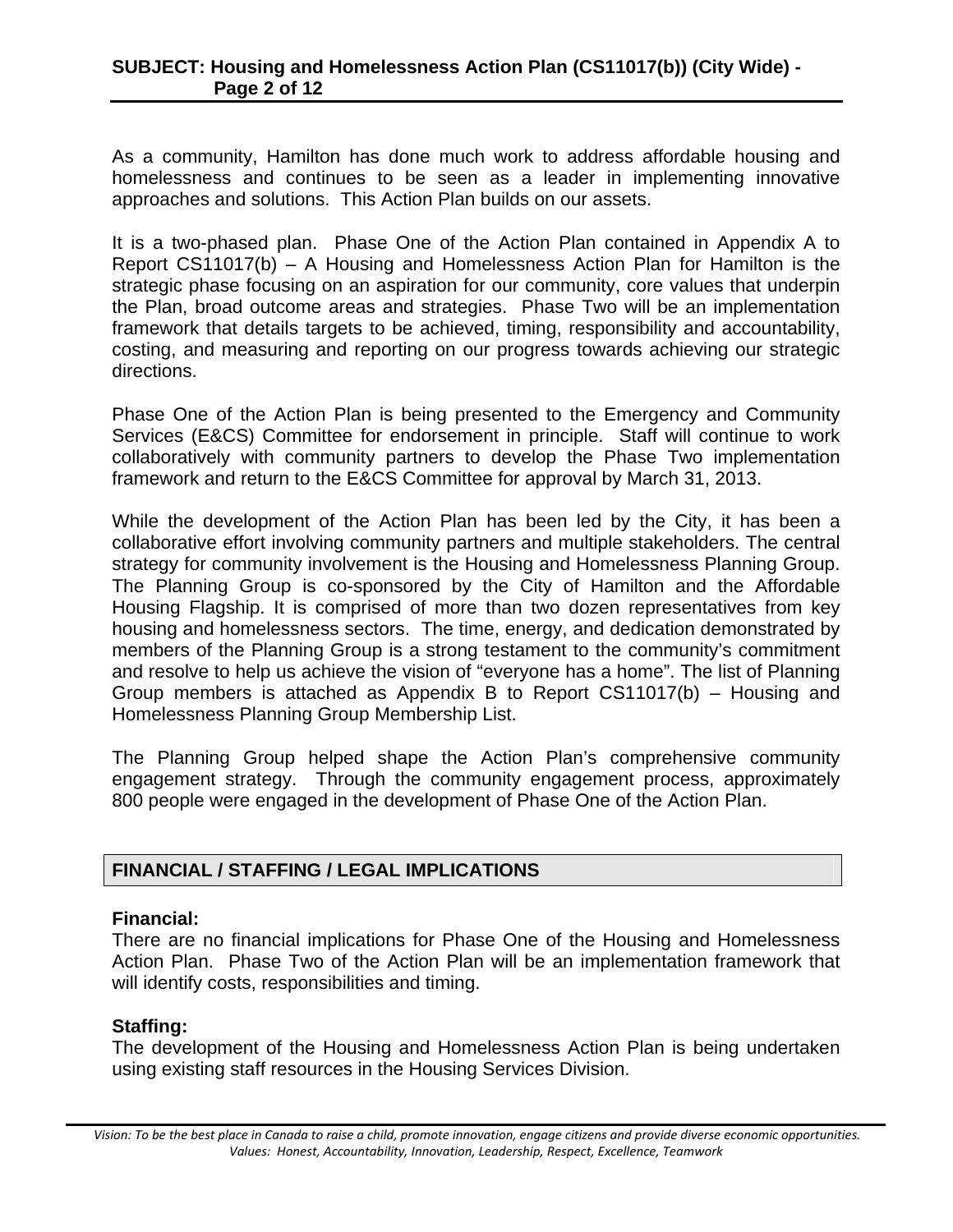#### **Legal:**

There are no legal implications to Report CS11017(b)

#### **HISTORICAL BACKGROUND** (Chronology of events)

In 2004, Council approved Keys to the Home: A Housing Strategy for Hamilton (HSC04037(a)/PED04296) which was the first housing strategy for the City since amalgamation. It offered 24 recommendations, all of which have been implemented and an update provided to the E&CS Committee on April 18, 2007 in Report HSC04037(b).

In 2007, Council approved Everyone Has a Home: A Strategic Plan to Address Homelessness (ECS07020). This was Hamilton's first comprehensive plan to address homelessness and created the aspiration that "everyone has a home". The plan offered five broad outcomes with 36 strategies. Most of the strategies have been implemented with a few requiring re-examination given the current state of homelessness and the changing landscape of Hamilton's homelessness service delivery. That re-examination occurred as part of the Housing and Homelessness Action Plan.

In 2008, Planning and Economic Development staff collaborated with Community Services staff to develop residential housing policies as part of the new Urban Official Plan. Those policies, when approved by the Ontario Municipal Board will provide the land use planning policy framework to guide all types of housing development.

The Province's Long Term Affordable Housing Strategy (LTAHS) focuses on transforming the way housing and homelessness services are delivered to achieve better outcomes for people. Emerging from the LTAHS, the Province developed the Housing Services Act, 2011. The Act, in conjunction with the Provincial Housing Policy Statement, provides a new legislative framework for affordable housing and homelessness in Ontario. The Act requires that municipalities complete a 10-year housing and homelessness plan.

In October 2010, the Housing and Homelessness Planning Group was convened to provide guidance to staff in the development of the Housing and Homelessness Action Plan.

#### **POLICY IMPLICATIONS**

The Housing & Homelessness Action Plan links to and complements other key City of Hamilton planning initiatives including:

Vision: To be the best place in Canada to raise a child, promote innovation, engage citizens and provide diverse economic opportunities. *Values: Honest, Accountability, Innovation, Leadership, Respect, Excellence, Teamwork*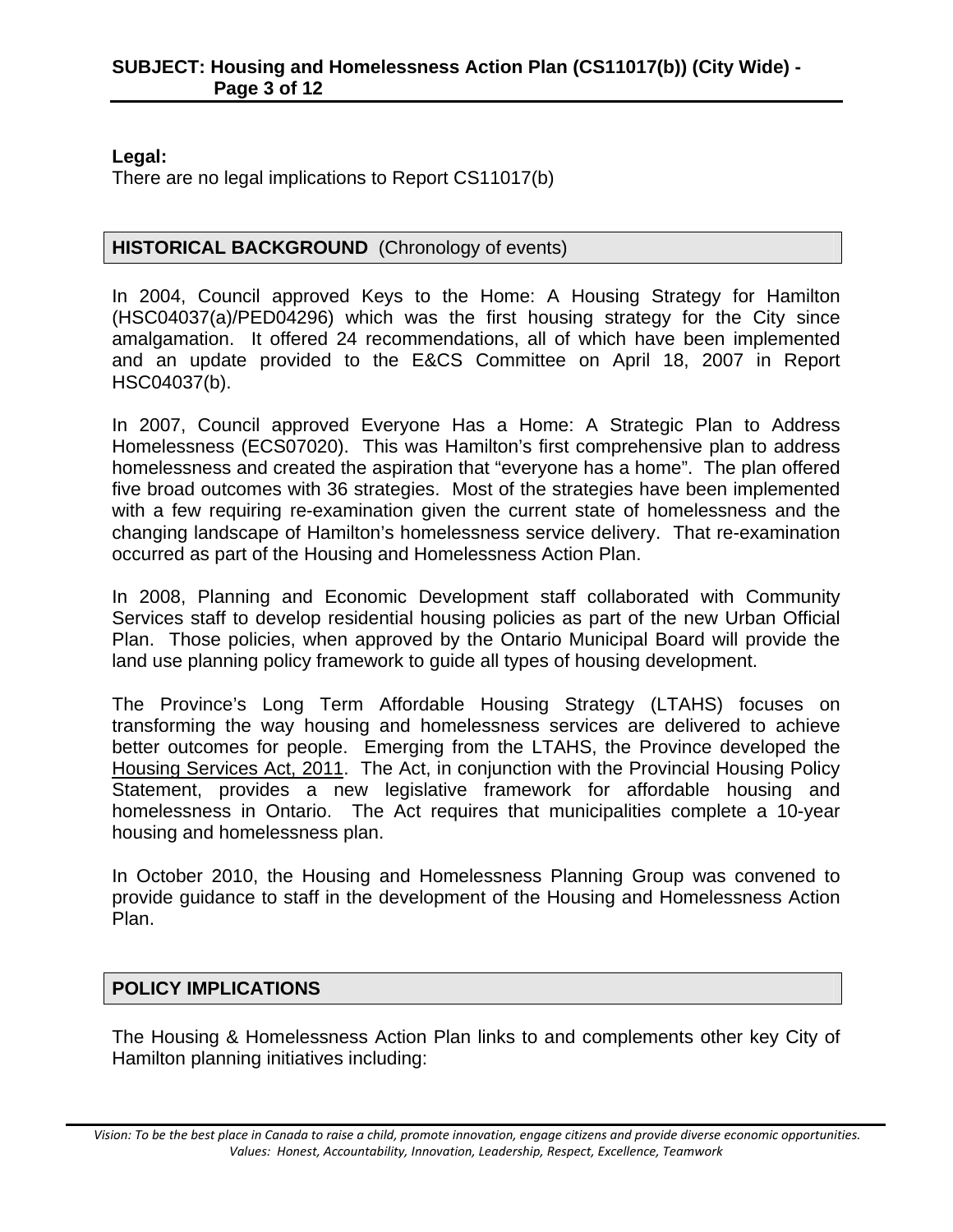#### **SUBJECT: Housing and Homelessness Action Plan (CS11017(b)) (City Wide) - Page 4 of 12**

- *City of Hamilton Corporate Priority Plan* The vision of the City of Hamilton is to be the best place in Canada to raise a child, promote innovation, engage citizens and provide diverse economic opportunities. Successful implementation of the Action Plan will be a significant contributing factor in helping to achieve the City's vision.
- *The Human Services Planning Initiative (HSPI)* The HSPI is a process to address the need for integrated human services in Hamilton. The Playbook: A Framework for Human Services Planning provides the roadmap to do that.
- *The City of Hamilton New Urban Official Plan* The City's New Urban Official Plan contains residential and housing policies that are complemented and supported by the Action Plan, including policies and strategies that address a mix and range of housing, density bonusing, secondary suites and zoning. The New Urban Official Plan will come into effect when approved by the Ontario Municipal Board.
- *Neighbourhood Development Strategy* this strategy works with priority neighbourhoods by engaging residents and creating approaches to improve quality through local community development activities. Stable, quality affordable housing contributes to improved neighbourhoods.

#### **RELEVANT CONSULTATION**

In total approximately 800 people were engaged in the development of Phase One of the Action Plan.

While the development of Phase One of the Action Plan was led by the City, it was a collaborative effort involving community partners and multiple stakeholders.

The Planning Group shaped the Action Plan's community engagement strategy. A strong commitment to hearing directly from the community was established to ensure that the Action Plan was person centred. Community engagement activities included:

- Hiring three community based facilitators to assist with community conversations, data analysis and strategy development.
- Consulting eight Citizen Advisory Committees of Council.
- Completing 22 Community Roundtable Discussions (14 discussions with people with experiences of homelessness or housing insecurity).
- Collecting General Public Surveys in nine local sites.
- Engaging a range of stakeholders at a follow up event where the initial findings were put on display for feedback.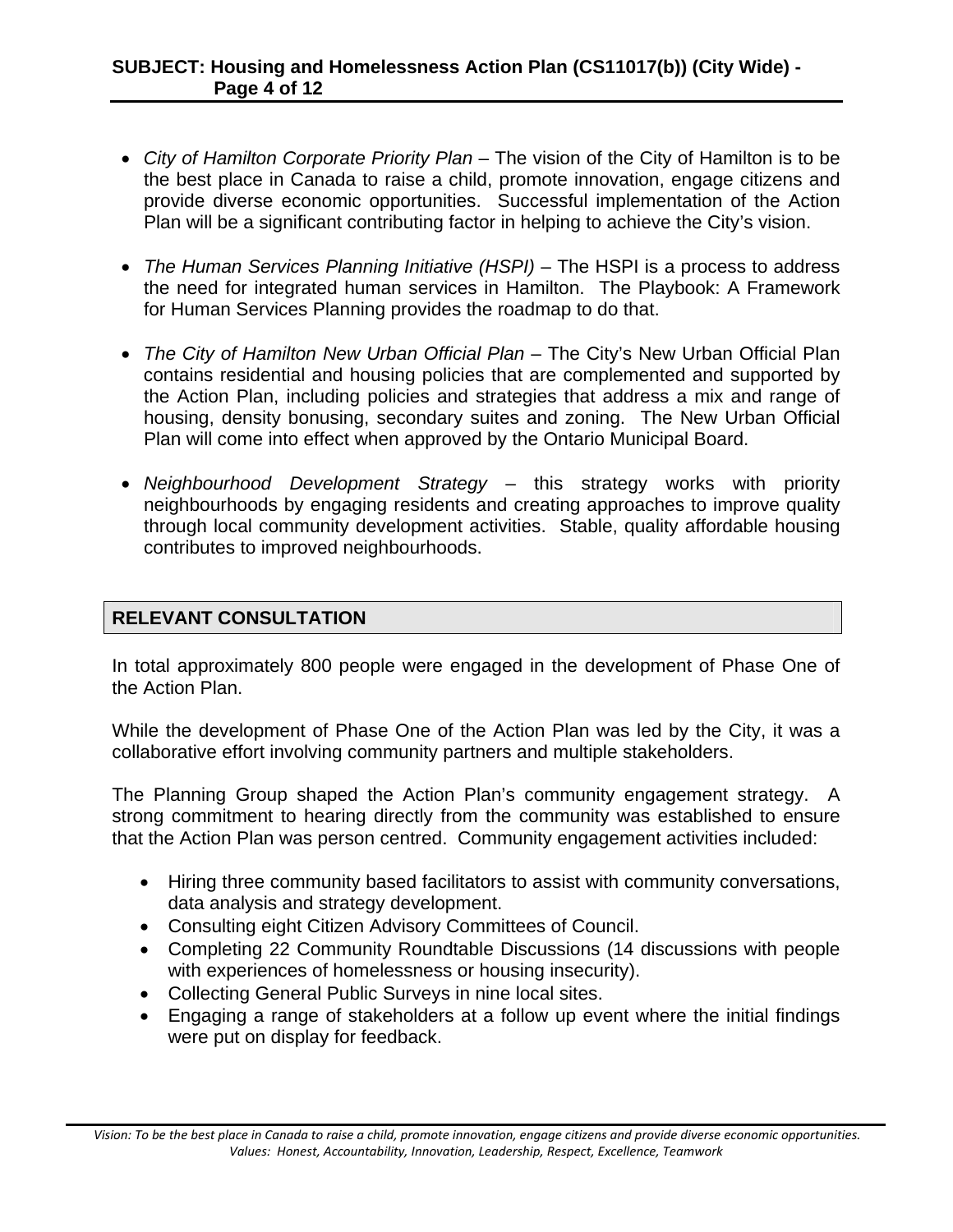The development of the Action Plan has been informed by the knowledge and expertise in the community. In addition to engaging citizens and groups and incorporating their experience into the Plan, many forms of statistical information have been analyzed to ensure the Action Plan is evidence based. Housing need and homelessness indicators and housing market conditions were presented to E&CS Committee in December 2011 as Appendix C to Report CS11017(a) – Housing and Homelessness Action Plan. Reviews of local academic, government and community based reports as well as provincial, national and international reports on housing and homelessness were undertaken.

Planning and Economic Development staff participated on the Planning Group. Three meetings were held with Planning and Economic Development staff to review the Action Plan outcomes and strategies.

Staff from Public Health, Neighbourhood Development Strategy, Police Services and EMS participated in roundtable discussions about the Action Plan. Staff from other Divisions within the Community Services Department participated, including Recreation, Ontario Works, Social Development and Early Childhood Services, Lodges and the Immigration Partnership Council.

Interviews were also held with six City Councillors to learn about the issues relating to affordable housing and homelessness in their Wards.

#### **ANALYSIS / RATIONALE FOR RECOMMENDATION**

There are many reasons why a Housing and Homelessness Action Plan is needed:

- Data on housing need and homelessness in Hamilton provides clear evidence that while much has been done to address these issues, more work lies ahead. For example:
	- o Almost 5,700 households are waiting for Rent-Geared-to-Income (RGI) housing in Hamilton. This is a significant increase from two years ago;
	- o In one year, 5,653 individual men, women & children spent at least one night in an emergency shelter in Hamilton;
	- o In 2006, 21% of renter households paid more than 50% of their income on shelter. These people are at significant risk of homelessness; and,
	- o Hamilton is projected to grow by approximately 26%, to 658,900 people by 2031. As identified in the new Urban Official Plan, Hamilton must create 629 new rental housing units each year to meet the housing demand of that

Vision: To be the best place in Canada to raise a child, promote innovation, engage citizens and provide diverse economic opportunities. *Values: Honest, Accountability, Innovation, Leadership, Respect, Excellence, Teamwork*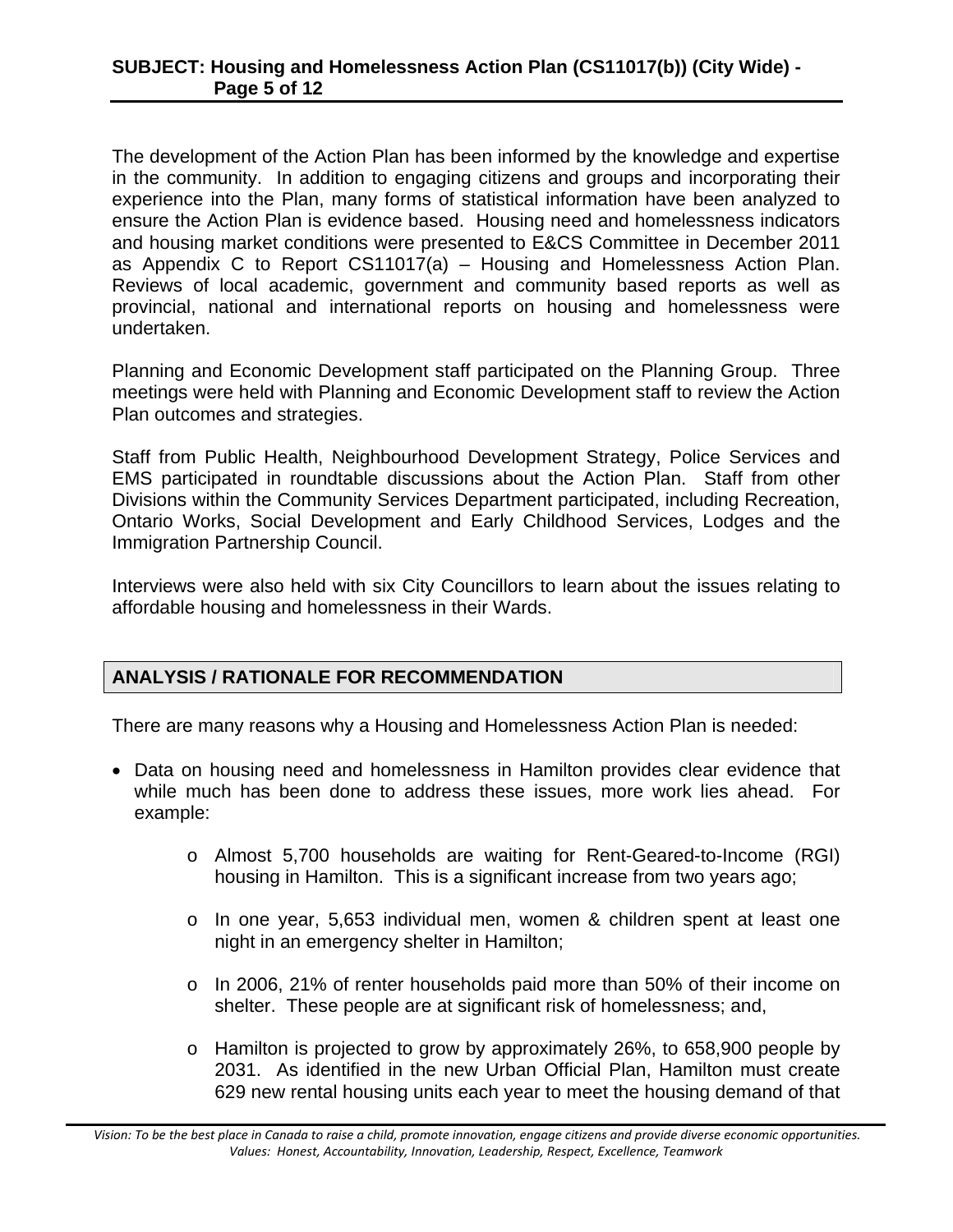population growth. With this growth, there will be demographic changes which will require an appropriate housing response.

- It is important for Hamilton to have clear priorities in order to be prepared for future funding and partnership opportunities. The Action Plan will develop a community owned vision, shared goals, agreed upon priorities and strategies for housing and homelessness in Hamilton. This will allow for potential funding opportunities from Federal and Provincial governments to be matched to local needs, instead of allowing available funding to drive community responses. This is particularly important given the direction to consolidate funding programs and give local municipalities more flexibility on how that funding should be used.
- As Service Manager for affordable housing and homelessness issues, the City is required to develop a 10-year plan as mandated by the Province's Long-Term Affordable Housing Strategy and the Ontario Policy Statement on Affordable Housing.
- While previous plans to address housing (Keys to the Home, 2004) or homelessness (Everyone Has A Home, 2007) issues in Hamilton were important achievements, the social and economic environment has shifted over time, in large part due to a major economic recession. The time is right to look at the current situation and what needs to change in order to better address affordable housing and homelessness in an integrated way.
- There is a strong socio-economic case to be made for addressing housing and homelessness issues. Research shows that adequate and affordable housing are linked to positive health outcomes for individuals, families and communities. Investing in affordable housing is an economic stimulus with multiplier effects in other sectors of the economy. Affordable housing with supports and homelessness prevention creates long term public cost savings. The public cost in the form of incarceration, hospital stays and emergency shelters is greater than the cost of a housing first approach, which reduces those uses.

Phase One of the Housing and Homelessness Action Plan contains the following strategic elements:

- A community aspiration addressing homelessness and affordable housing
- Seven values that underpin the Plan
- Five broad outcome areas that the Plan will work to achieve
- 54 strategies that will help us achieve the outcomes and move us towards our aspiration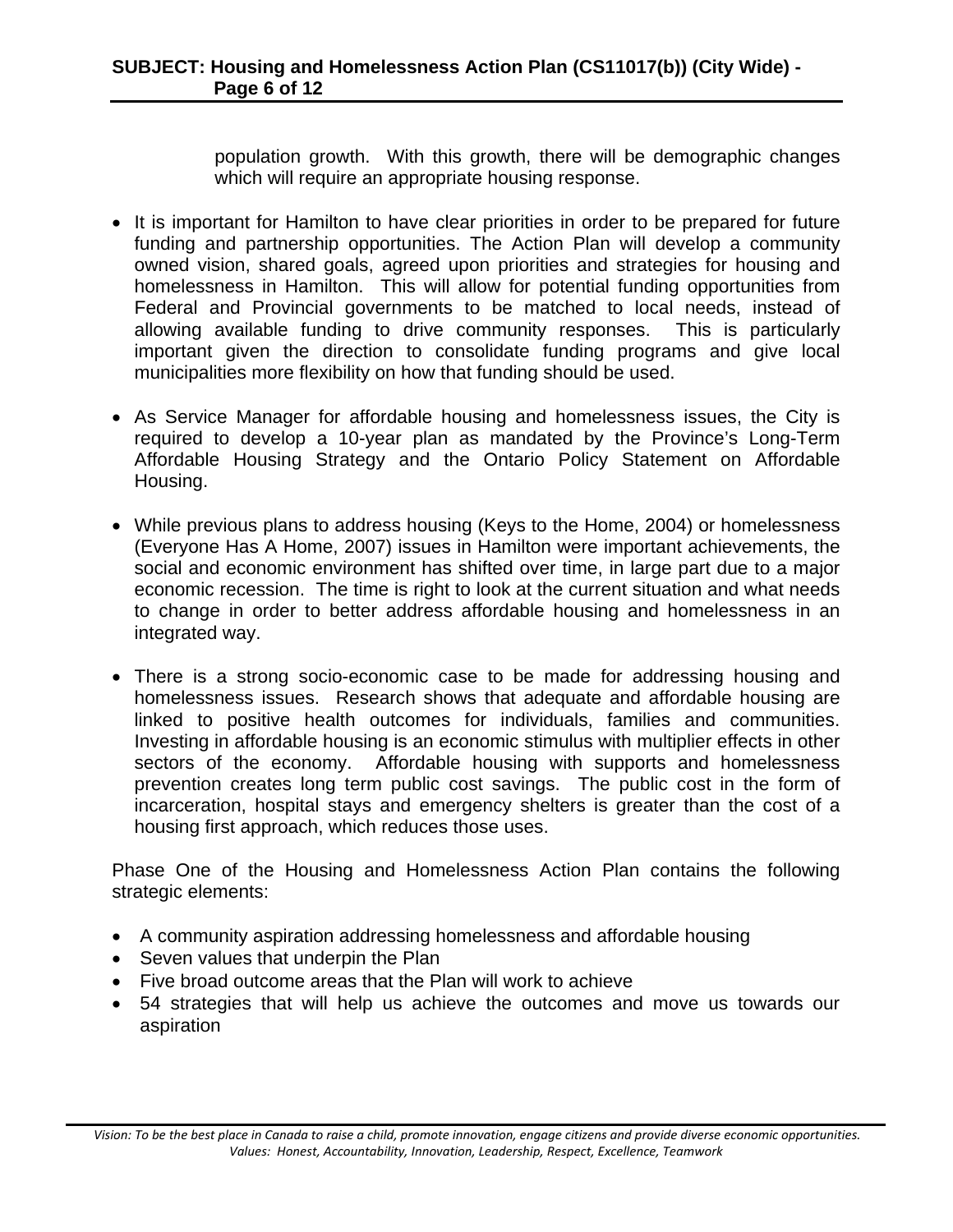#### **Aspiration:**

The Action Plan articulates the following aspiration: *Everyone Has A Home…Home is the Foundation.* 

 "Home" is defined as accommodation that is safe, affordable, adequate, suitable, with appropriate supports where necessary and that helps people realize their full social, economic and health potential.

The community challenged the Action Plan Project Team and Planning Group to be bold when developing the Action Plan. The aspiration "Everyone has a home" is certainly bold and far reaching. It is an end state that will be very difficult to realize, but the community made it clear that addressing affordable housing and homelessness needs to be a priority.

The addition of the tag line "…Home is the foundation" emphasizes that housing underpins the social, economic and physical well-being of citizens. This recognizes that housing has an impact on so many different aspects of people's lives which means that strategies and solutions which successfully address affordable housing and homelessness must be integrated with many different sectors and services.

#### **Core Values:**

All aspects of the Action Plan are grounded in the following core values:

- **Person-Centred Supports:** People and their experiences are central in all planning and development considerations.
- **Rights-Based and Anti-Discrimination:** Housing is a fundamental human right. Some groups of people face disproportionate barriers to safe and secure housing. Efforts must acknowledge these inequities and intentionally work to eliminate them.
- **Risk and Protective Factors:** Evidence demonstrates that people who have more protective factors in their lives mediate risks better. Successfully addressing homelessness and housing insecurity increases those factors in people's lives that protect and support them while decreasing the risk factors in peoples' lives.
- **Evidence-Based, Measurable and Impact-Driven:** Housing and homelessness responses should be based on intentional planning and good evidence which have measurable positive impacts and outcomes.
- **Efficient and Effective Use of Community Resources:** Human and financial resources spent to address housing and homelessness are investments in the community that reduce public costs in other areas.

Vision: To be the best place in Canada to raise a child, promote innovation, engage citizens and provide diverse economic opportunities. *Values: Honest, Accountability, Innovation, Leadership, Respect, Excellence, Teamwork*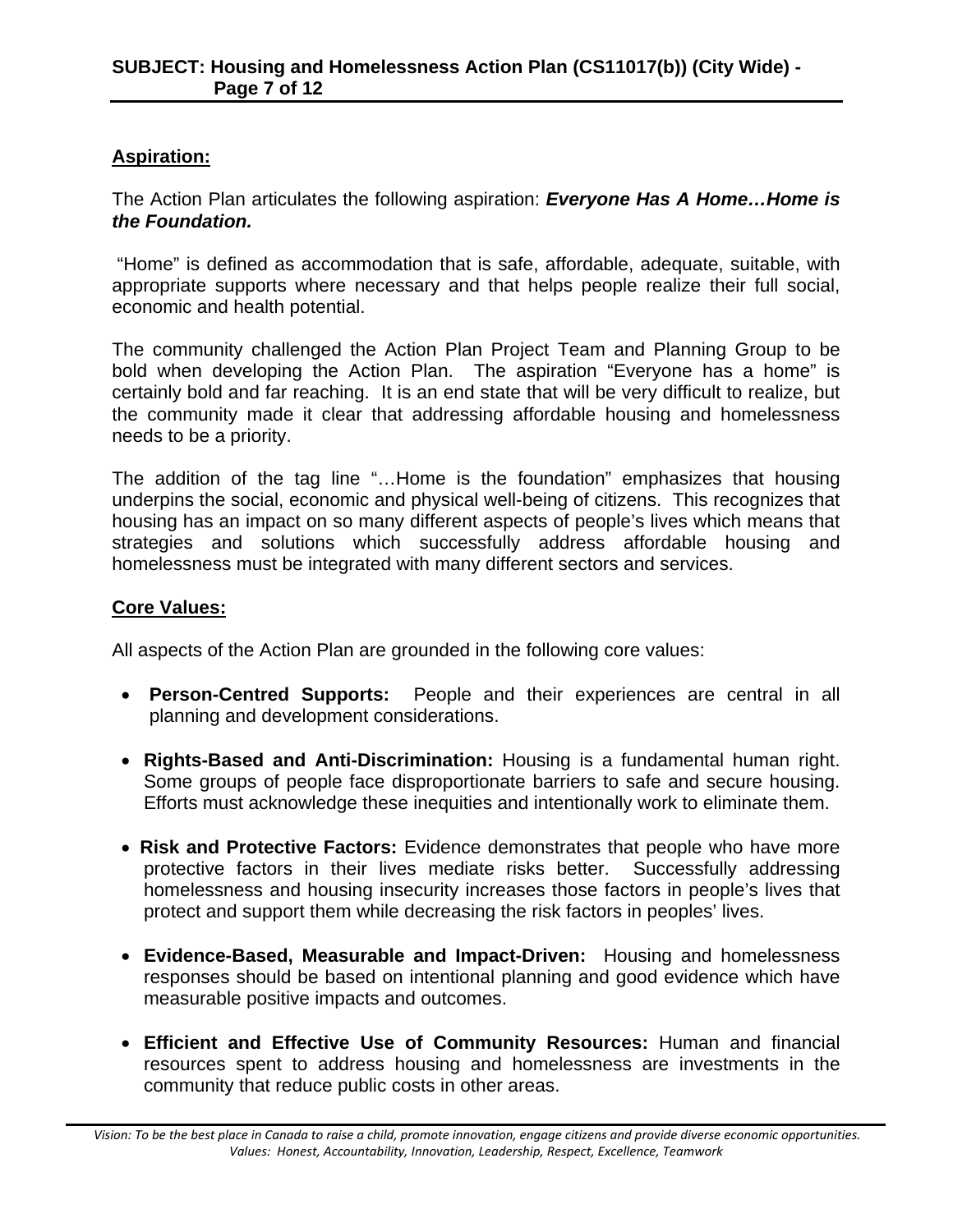- **Integrated and Comprehensive Community Planning:** The private, public and voluntary sectors, along with engaged citizens, are all important and interconnected parts of the community that plans together. As is the voice of people who have experienced homelessness and housing insecurity.
- **Place and Neighbourhoods:** A full range of quality housing options contributes to neighbourhoods that are healthier and more dynamic.

#### **Outcomes and Strategies:**

The Action Plan identifies five outcomes that are critical to the community aspiration of everyone having a home. A total of fifty-four strategies are presented in Phase One of the Action Plan grouped by the relevant outcome area.

#### **Outcome 1: There is More Affordable Rental and Ownership Housing in Hamilton to meet the Need and Demand**

Creating new affordable housing is important because it adds to the existing housing stock and offsets any loss of housing due to demolitions and conversions. New housing supply provides for more choice and helps moderate price increases in the market.

Given the economic reality of rental housing in Hamilton, the private sector alone will not invest in new affordable rental housing. Some form of public subsidy is needed. While the City of Hamilton can and is playing its part to increase the supply of affordable rental housing, the responsibility for this task also rests with the Federal and Provincial governments, the private sector, and the community at large. It is essential that the senior levels of governments continue to invest in affordable rental housing in a permanent and sustained manner.

The Action Plan presents twelve strategies to achieve the outcome of increased affordable housing by:

- Developing housing in a more collaborative way involving partnerships;
- Looking at existing resources and seeing what can be leveraged;
- Looking at how land use planning and the City's system of development approvals can facilitate affordable housing goals being met.

#### **Outcome 2: Increase People's Housing Affordability, Stability and Choice**

For many people housing is simply not affordable. Lack of income and the high cost of housing not only make it hard for people to find housing that is affordable to them, it limits where they may choose to live and in what kind of housing they may choose to live in.

Vision: To be the best place in Canada to raise a child, promote innovation, engage citizens and provide diverse economic opportunities. *Values: Honest, Accountability, Innovation, Leadership, Respect, Excellence, Teamwork*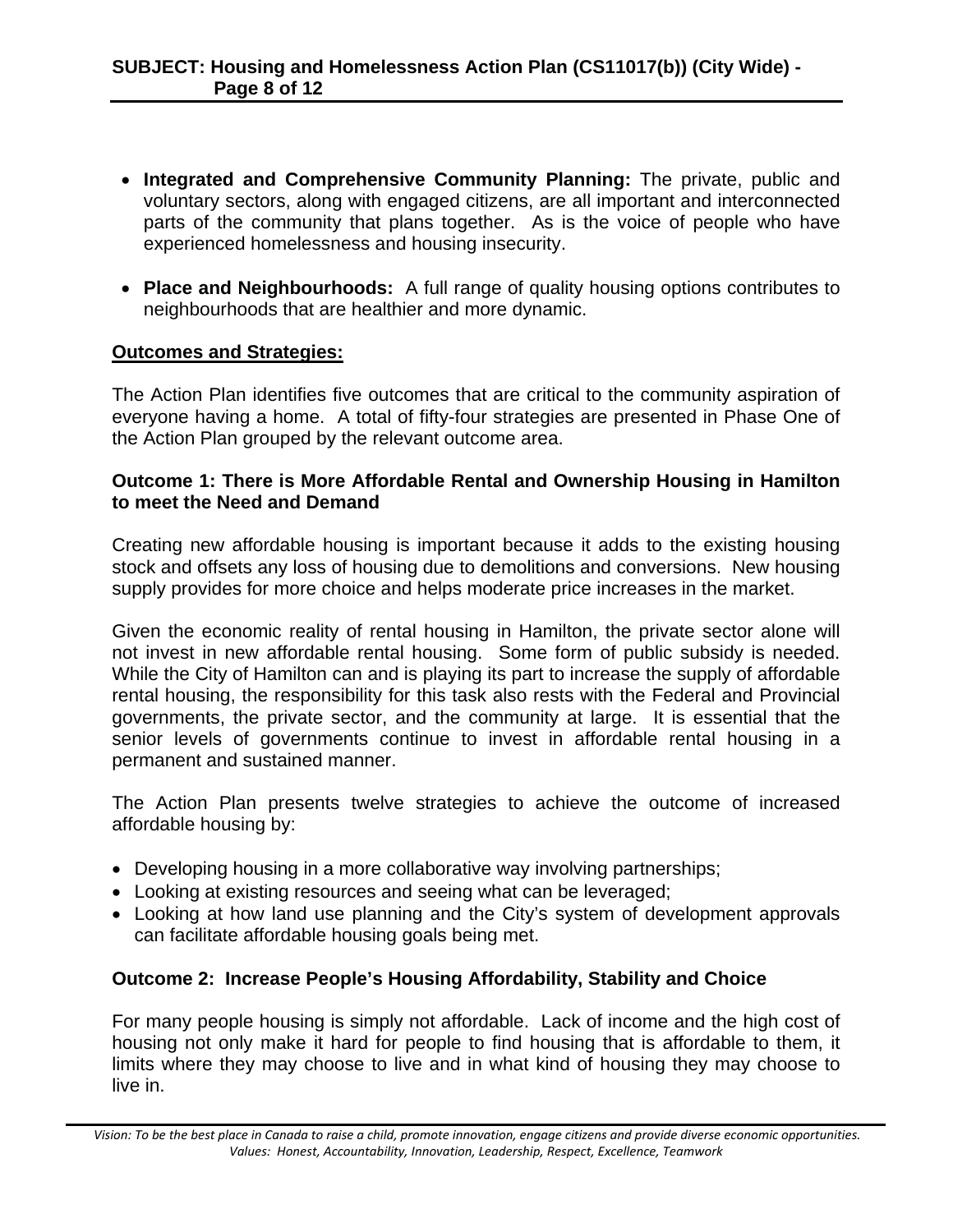The Action Plan presents ten strategies to deal with people's housing affordability, stability and choice by:

- Helping people to afford housing by increasing income opportunities, and through programs to help keep housing affordable;
- Ensuring a full range of housing in all neighbourhoods to increase people's choice and to improve neighbourhoods.

#### **Outcome 3: People Have the Individualized Supports They Need to Help them Obtain and Maintain Housing**

Many people require more than simply the bricks and mortar of a housing unit to remain successfully and adequately housed. Many people needing support with their housing are not receiving them in a timely and adequate manner. A prime example is health related supports such as substance abuse and mental health services.

There are multiple types and levels of housing supports that individuals or families may need and each of these supports are often provided by different service providers and funded by different government bodies. This patchwork is further complicated by a lack of clarity around jurisdictional responsibility of government funders and service providers. This results in service gaps and challenges accessing services for people seeking support.

The nine strategies in the Action Plan are aimed at ensuring people are receiving adequate and timely supports so they can access and remain housed by:

- Building better working relationships and coordination with key Ministries and departments in the Federal and Provincial governments that fund and provide supports (e.g. Ministry of Health & Long Term Care) and whose clients are often discharged into homelessness (e.g. corrections and child welfare); and,
- Expanding housing with supports options in the community.

#### **Outcome 4: People live in housing that is good quality, safe and suitable to their needs**

The availability of housing and being able to afford it are critical for people's well-being. But if the housing is not of decent quality and if people do not feel safe in their housing they are not truly in a home, no matter how affordable the housing may be.

The fourteen strategies to achieve the outcome of good quality, suitable and safe housing focus on:

• Upgrading the physical quality of housing;

Vision: To be the best place in Canada to raise a child, promote innovation, engage citizens and provide diverse economic opportunities. *Values: Honest, Accountability, Innovation, Leadership, Respect, Excellence, Teamwork*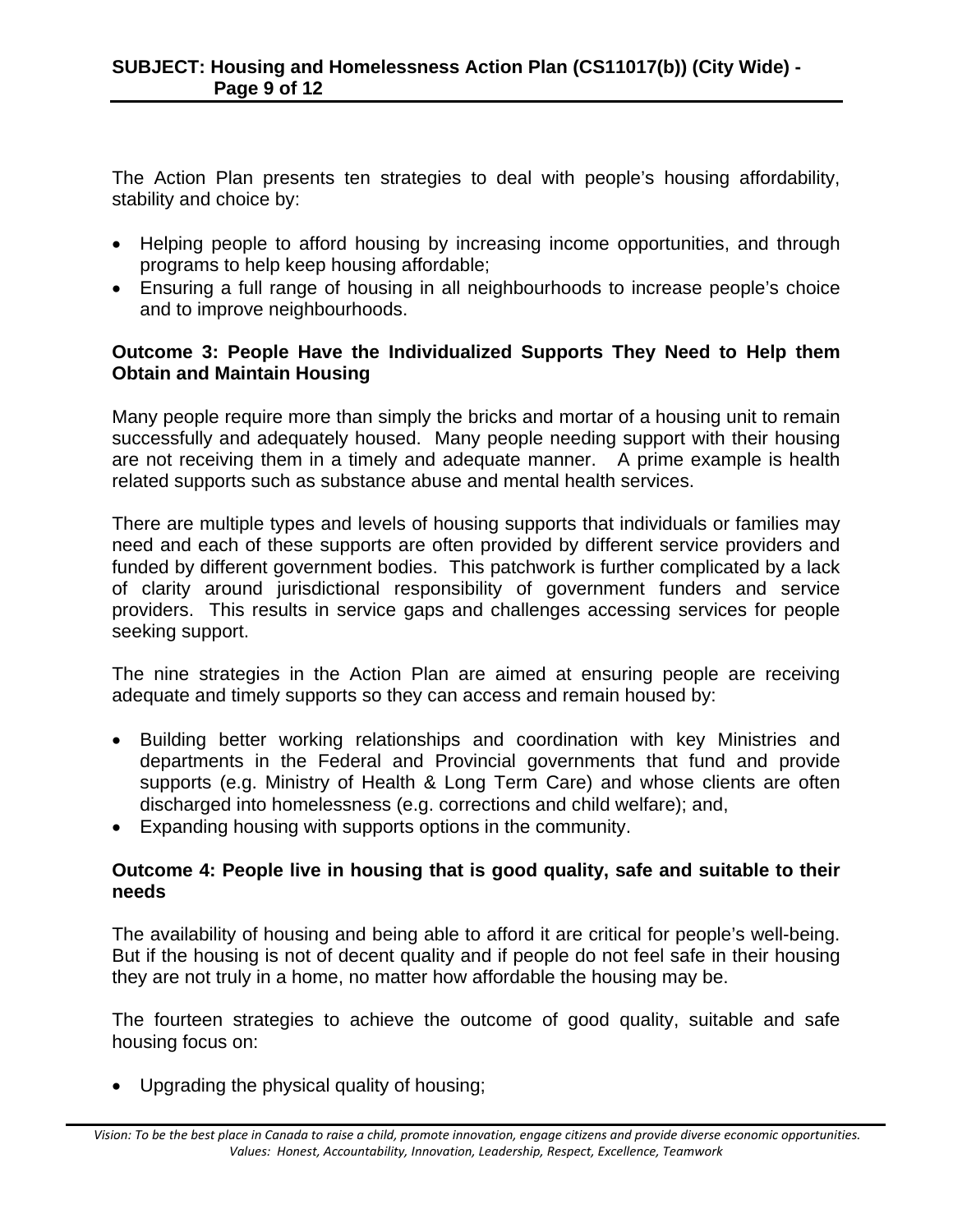- Ensuring the suitability of housing meets people's needs in terms of size, functioning, and modifications that allow full use of the unit and building; and,
- Creating safe environments within affordable housing communities and community building to improve the social quality of affordable housing communities.

#### **Outcome 5: People Receive Respectful, Quality Service within a "User Friendly" System and Experience Equity in Housing**

People need to access affordable housing and related supports easily in order to be successful in finding and maintaining housing.

The system of housing services is complex. It is not always easy to understand or access the supports to get and maintain housing. Applications for social housing, access to supports for housing, finding apartments within the private market and learning about potential subsidy programs are examples of components of the housing services system. Through focus groups held as part of the Action Plan's community engagement strategy, staff heard that navigating such a complex system of services is challenging for people. Staff also heard that people who rely on community, social and/or government related services have experienced some form of stigma, inequity or service that lacks compassion or respect.

A common theme arising from the focus groups was that many renters face barriers such as discrimination in trying to find housing and face stigma if they are housed in particular neighbourhoods or housing situations. Participants in the focus groups indicated that tenants can be exploited through tactics that include lack of maintenance, harassment and other illegal actions. These experiences often result in people becoming more vulnerable, more frustrated and more deeply in crisis. In extreme cases, it can be an infringement on the human rights of renters.

The Action Plan presents nine strategies to achieve the outcome of people receiving respectful quality services and experiencing equity in Housing including:

- Strategies that promote better customer service through a more coordinated and consistent housing service system; and,
- Information and education on the housing rights and responsibilities of landlords and tenants.

#### **Phase Two:**

Phase Two of the Housing and Homelessness Action Plan will be an implementation framework for the aspiration, values, outcomes and strategies identified in the Phase One portion of the Plan. The implementation framework will answer the following questions:

Vision: To be the best place in Canada to raise a child, promote innovation, engage citizens and provide diverse economic opportunities. *Values: Honest, Accountability, Innovation, Leadership, Respect, Excellence, Teamwork*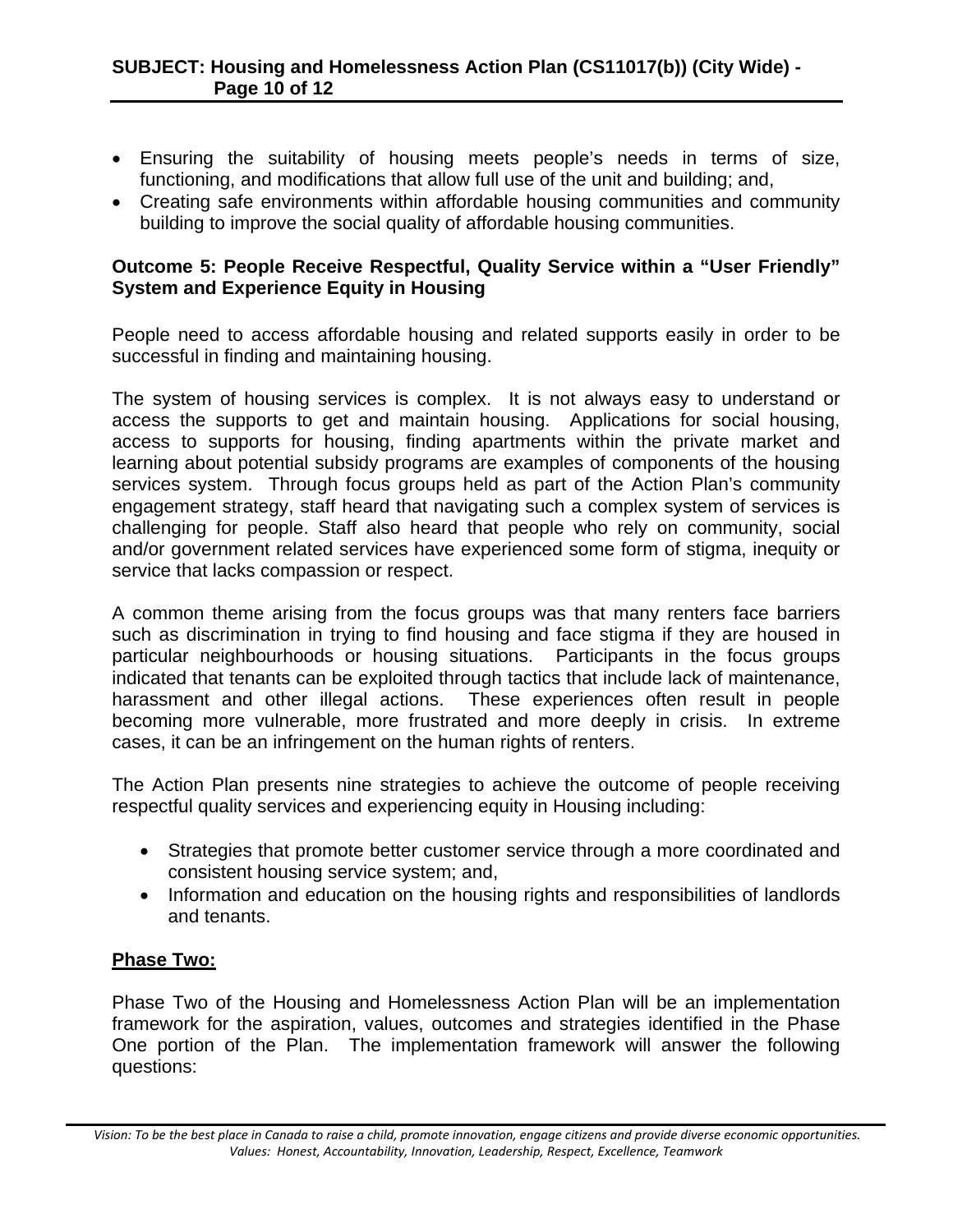- Who will lead implementation of each of the 54 strategies of the Action Plan?
- Who else needs to be involved for each strategy?
- How will the specific needs of different populations be addressed?
- What is the timeline for implementing each strategy? Is it immediate, short term (1-2 years), medium term (3-5 years), long term (5+ years) or ongoing?
- What targets should be set?
- How much will it cost?
- What are the sources of funding?
- How will progress towards achieving our outcomes be measured, evaluated and reported on?

# **ALTERNATIVES FOR CONSIDERATION:**

None

### **CORPORATE STRATEGIC PLAN** (Linkage to Desired End Results)

Focus Areas: 1. Skilled, Innovative and Respectful Organization, 2. Financial Sustainability, 3. Intergovernmental Relationships, 4. Growing Our Economy, 5. Social Development, 6. Environmental Stewardship, 7. Healthy Community

### *Financial Sustainability*

- Address infrastructure deficiencies and unfunded liabilities
- Generate assessment growth/non-tax revenues

#### *Intergovernmental Relationships*

- Influence federal and provincial policy development to benefit Hamilton
- Acquire greater share of Provincial and Federal grants (including those that meet specific needs)
- Maintain effective relationships with other public agencies

#### *Growing Our Economy*

Competitive business environment

#### *Social Development*

- Everyone has a home they can afford that is well maintained and safe
- Residents in need have access to adequate support services
- People participate in all aspects of community life without barriers or stigma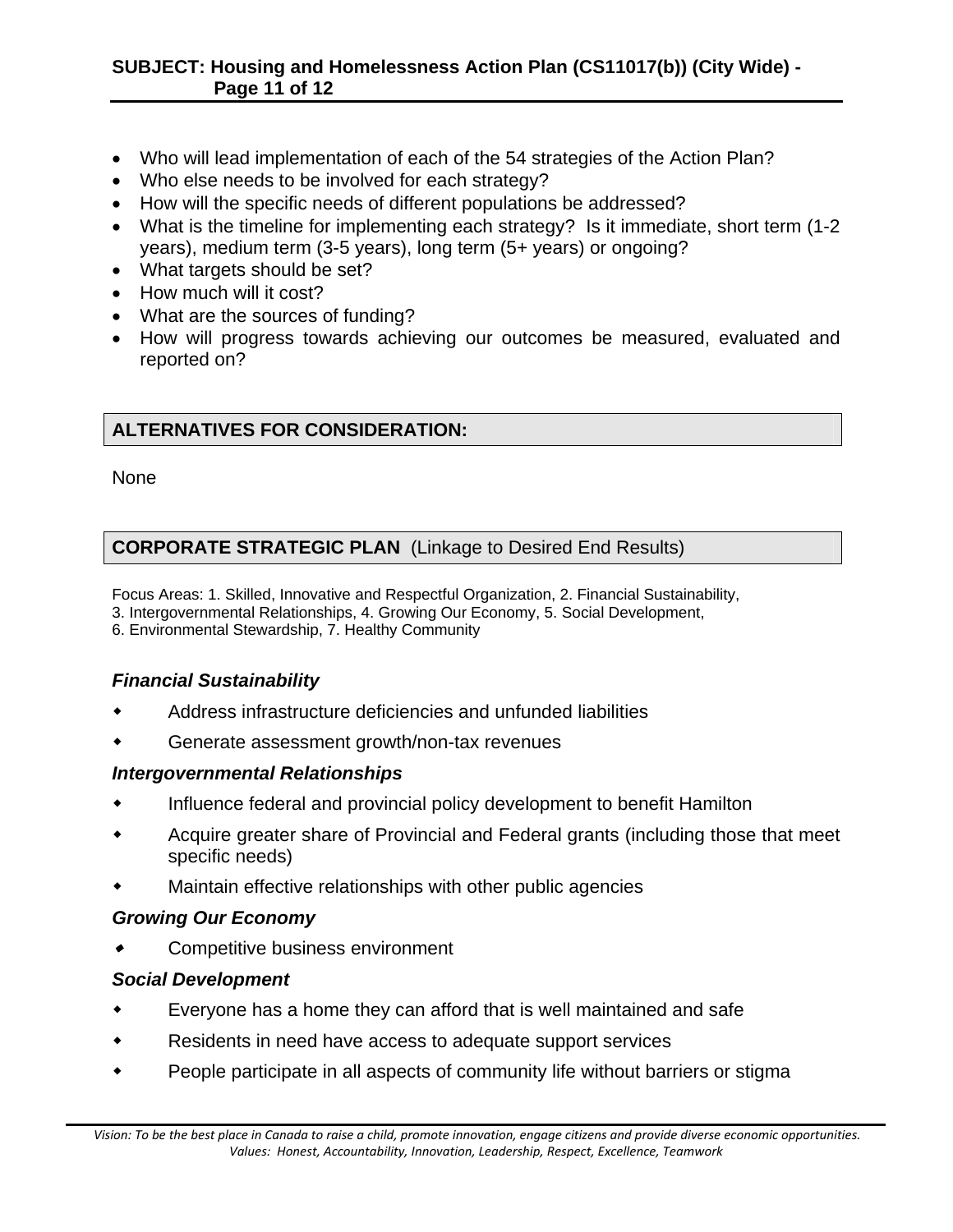#### *Healthy Community*

- An engaged Citizenry
- Adequate access to food, water, shelter and income, safety, work, recreation and support for all (Human Services)

#### **APPENDICES / SCHEDULES**

Appendix A to Report CS11017(b) – Phase One of a Housing and Homelessness Action Plan for Hamilton.

Appendix B to Report CS11017(b) – List of Housing And Homelessness Planning Group Membership List.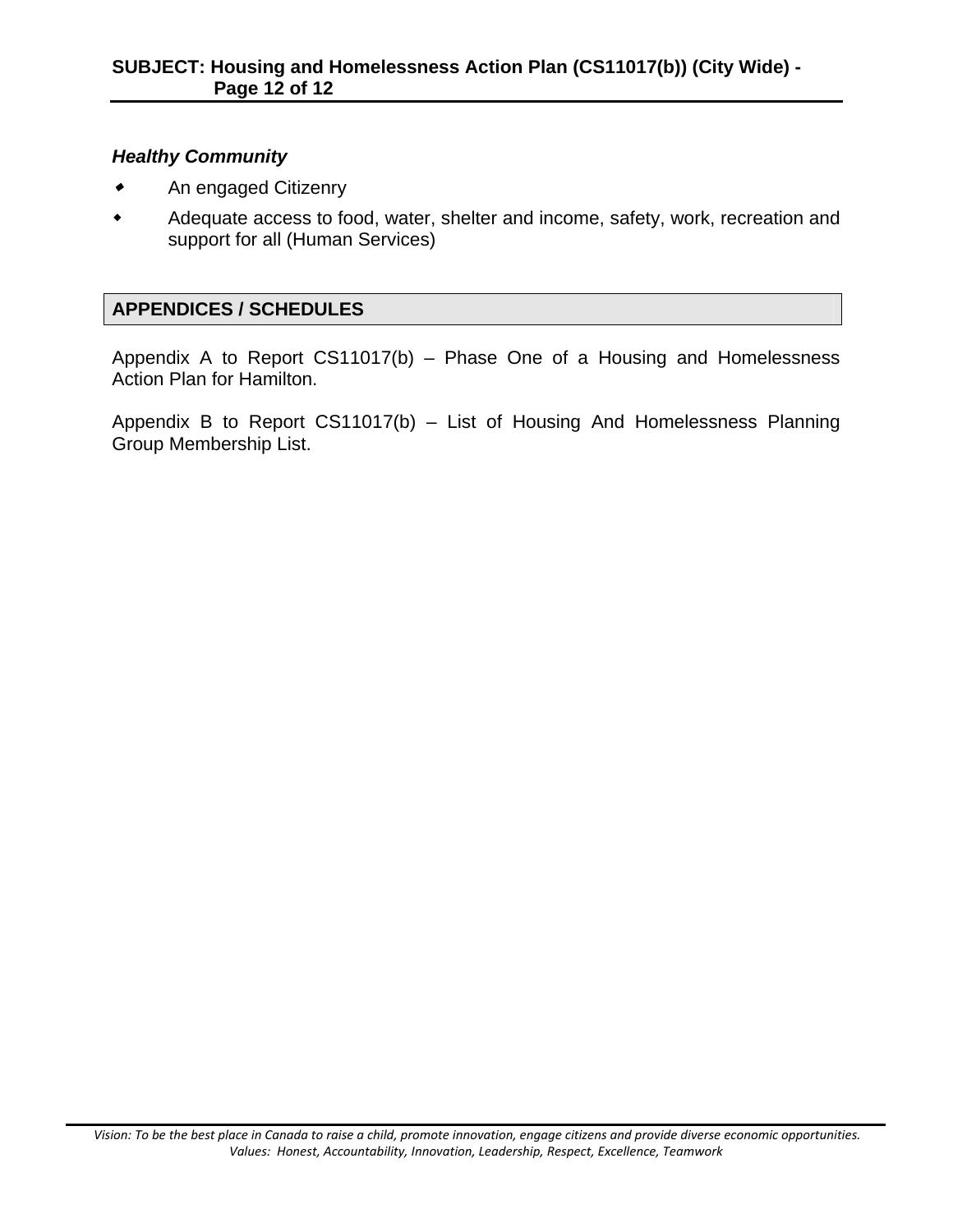# **A Housing and Homelessness Action Plan for Hamilton**

# **Phase One**

# **ASPIRATION & CORE VALUES**

The following Aspiration and Core Values have informed each stage of the Action Plan development process and are intended to be a foundation for the implementation framework moving forward.

# **Aspiration**

#### **Everyone has a home…Home is the foundation.**

# **Core Values**

The Hamilton community commits to the following core values to ensure that everyone in Hamilton has a home:

- **1. Person-Centred Supports:** People and their experiences are central in all planning and development considerations. People are supported in ways that make sense for their unique circumstances and their economic, cultural, and gendered realities. This includes a commitment to strategies that ensure that people are more secure in their housing and do not become homeless.
- **2. Rights-Based and Anti-Discrimination:** Housing is a fundamental human right. Some groups of people face disproportionate barriers to safe and secure housing. Oftentimes, these barriers are a result of racism, oppression and discrimination. Efforts must acknowledge these inequities and intentionally work to eliminate them.
- **3. Risk and Protective Factors:** Evidence demonstrates that people who have more factors in their lives that are protective mediate risks better. Successful community responses around homelessness and housing insecurity work to increase the protective factors and decrease the risk factors in peoples' lives.
- **4. Evidence-Based, Measurable and Impact-Driven:** People in our community deserve housing and homelessness responses that are based on intentional planning and good evidence, high quality and that have measurable positive impacts and outcomes.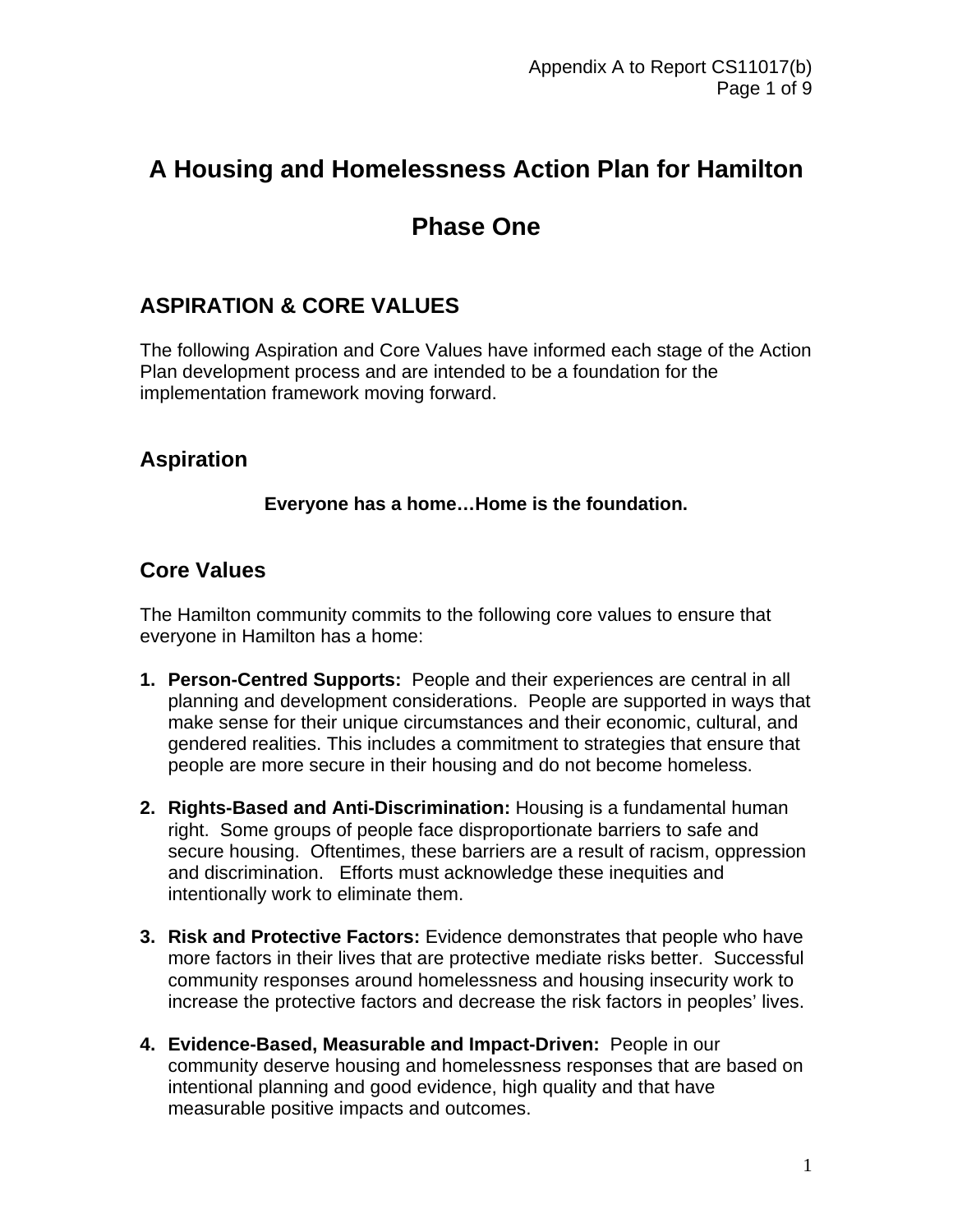- **5. Efficient and Effective Use of Community Resources:** Human and financial resources spent to address housing and homelessness are investments in our community that reduce public costs in other areas.
- **6. Integrated and Comprehensive Community Planning:** The private, public and voluntary sectors, along with engaged citizens, are all important and interconnected parts of the community that plans together. As is the voice of people who have experienced homelessness and housing insecurity. To ensure this integrated planning is authentic, transparency and communication must be at the core of our work.
- **7. Place and Neighbourhoods:** Place matters. People will exercise choice over where they live. A full range of quality housing options contributes to neighbourhoods that are healthier and more dynamic. Healthy neighbourhoods are also a place where community and less formal supports can flourish and support people to feel connected and included in all elements of civic life.

# **OUTCOMES AND STRATEGIES**

The following five outcomes are essential in order to realize our shared aspiration of "Everyone Has A Home…Home is the Foundation". Each outcome has a number of strategies that when implemented will help us achieve the outcome.

An implementation framework for the strategies will be further developed as part of phase two of the Action Plan.

# **Outcome 1: There is More Affordable Housing in Hamilton to Help Meet the Need and Demand**

- 1.1 Advocate for the creation of a National Housing Strategy and advocate to provincial and federal levels of government to adequately fund new affordable housing development
- 1.2 Explore potential for new incentive and funding programs and expand and promote more broadly existing City incentive programs to increase the supply of affordable housing (e.g. capital grants/loans, tax deferrals, waived development and other charges etc.)
- 1.3 Facilitate land use planning approvals for affordable housing developments by: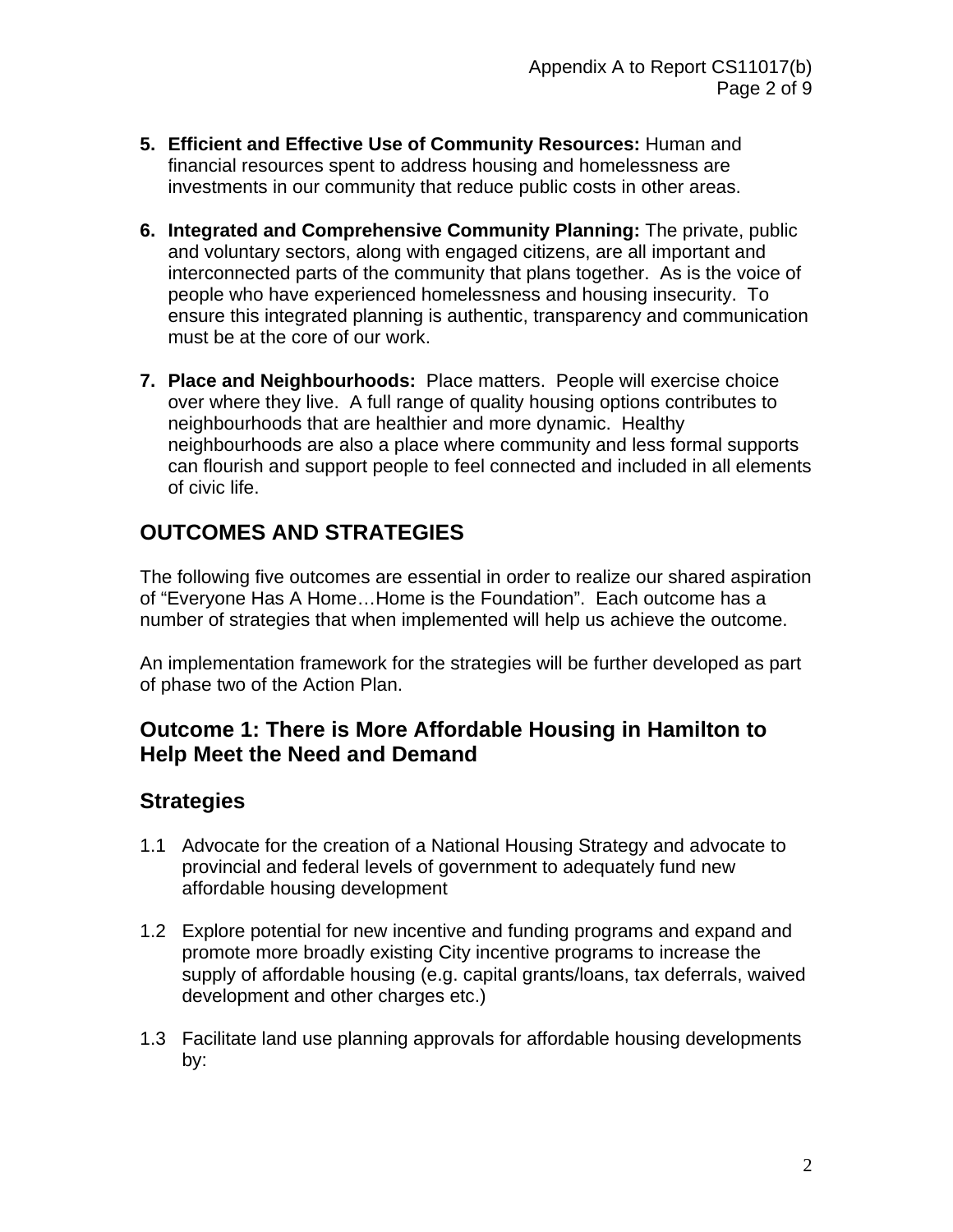- City of Hamilton Housing Services Division staff work collaboratively with the Business Facilitators in the Planning & Development Department to ensure all affordable housing developers are provided with the most up to date information to guide affordable housing developments through land use planning approvals and building permit application processes
- The City's Planning & Economic Development Department implement a system of flagging development applications that meet criteria of affordable housing and expedite the processing of those applications
- Explore funding opportunities (e.g. CMHC SEED funding) to facilitate housing development project management expertise for affordable housing proponents where necessary
- 1.4 Explore the feasibility of inclusionary zoning (i.e. zoning that requires/mandates a certain component of larger developments to be affordable housing) and seek necessary provincial legislative changes that would facilitate the implementation of inclusionary zoning in Hamilton
- 1.5 Explore the feasibility and further promote opportunities that exist in the Urban Hamilton Official Plan for density bonusing (i.e. developers gain more density and increased height in exchange for providing affordable housing), and use of Community Improvement Plans to offer other incentives for affordable housing
- 1.6 As part of the City's new Comprehensive Zoning By-law, explore the potential for pre-zoning (i.e. pre-established approvals) appropriate areas/land parcels to permit as-of-right higher density multi-residential development, converting non-residential space to residential and adding apartments in houses and ground-related dwellings
- 1.7 Inventory and map affordable housing development opportunities including:
	- underutilized commercial space that can be converted to residential
	- vacant residential space in buildings
	- vacant government land that is viable/suitable for affordable housing development/redevelopment
- 1.8 Advocate for changes to the City's and senior governments' surplus land policy to make surplus land available for affordable housing development at discounted or no cost
- 1.9 Investigate the feasibility of transitioning rental units that currently do not meet by-laws/standards to become in compliance with necessary bylaws/standards, as well as incentives to bring the units up to standard
- 1.10 Provide learning opportunities to community leaders, decision makers and the general public around good urban planning principles in order to support their role as facilitators of affordable housing development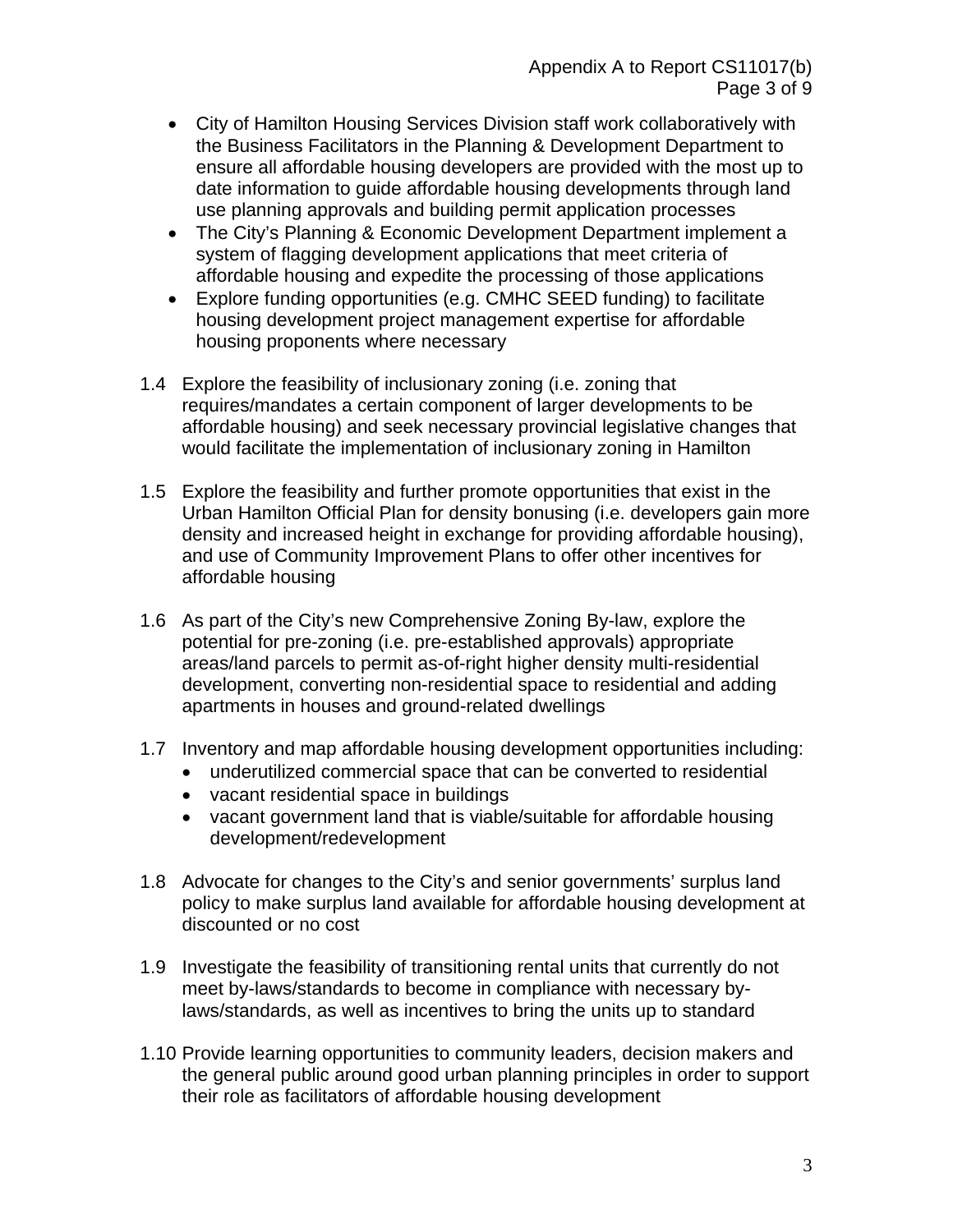- 1.11 Explore opportunities for social housing providers to leverage their existing capital assets in order to develop additional affordable housing units (e.g. many social housing providers have equity in their existing social housing projects that can be used to finance new housing
- 1.12 Explore the feasibility of establishing a Housing Trust fund to help finance affordable housing development

### **Outcome 2: Increase People's Housing Affordability, Stability and Choice**

- 2.1 Encourage mixed housing and mixed income development in all urban neighbourhoods by:
	- Increasing opportunities for rental, social and affordable housing in areas that currently offer limited opportunities
	- Ensure all social housing communities have a market housing component
	- Explore opportunities for social housing communities to redevelop to include a mix of new housing options
- 2.2 Develop a policy and strategy to ensure the low and moderate income households in neighbourhoods experiencing economic growth and transformation are not displaced or negatively impacted by gentrification (this should include research on any potential negative impacts)
- 2.3 Increase homeownership opportunities for renters- including social housing tenants (e.g. down payment assistance programs, rent-to-own initiatives, and education on purchase process etc.)
- 2.4 Expand portable and in situ rent subsidy programs (i.e. rent supplements and/or housing allowances that go with the tenant and are not tied to a particular unit)
- 2.5 Investigate the feasibility of developing an emergency housing subsidy to help tenants and homeowners bridge temporary financial crisis situations
- 2.6 Reduce the burden of growing utility costs on low income tenants and homeowners through:
	- Building relationships with local utility corporations to limit the impact of arrears on households
	- Explore options to increase energy efficiency of homes
	- Advocate for removal of HST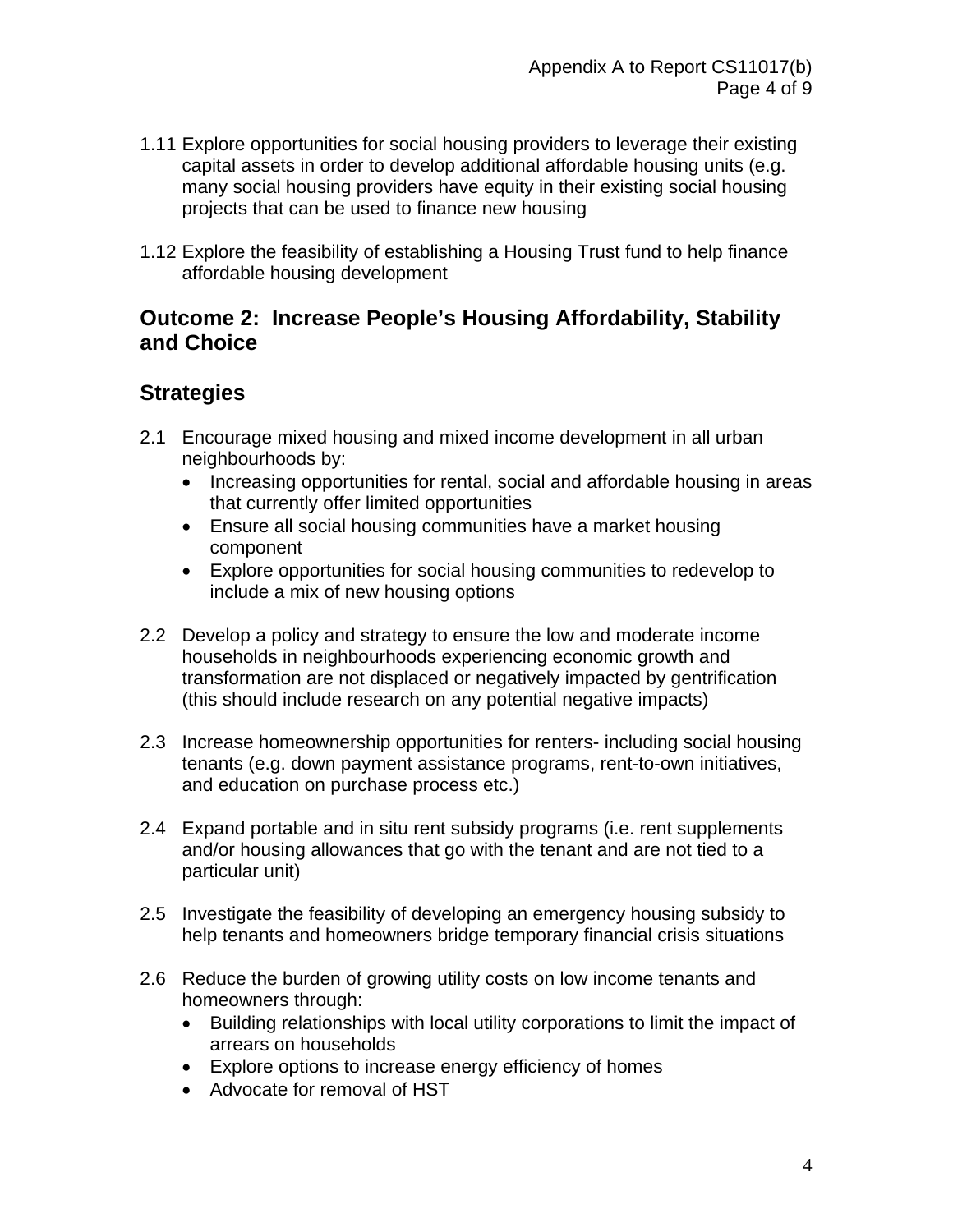- Advocate for removal of deposit requirements
- 2.7 Encourage the development and implementation of enhanced eviction prevention policies in the social housing system
- 2.8 Reduce the burden of last month's rent on tenants through:
	- Reviewing and more broadly recommending practices of social housing landlords that allow tenants to pay last months rent over an extended period of time
	- Investigate the effectiveness of eliminating the need for last month rent (look to other jurisdictions e.g. Montreal)
- 2.9 Explore options that ensure social housing applicants and tenants have as much choice as possible (e.g. increase in the number of times they can refuse an offer to be housed; choice based letting)
- 2.10 Advocate for changes to income policies including:
	- Increased social assistance rates so shelter allowance components meet average market rent levels
	- Adoption of a Living Wage policy
	- Guaranteed Annual Income Supplement is automatically allocated based on income tax information
	- Advocate for changes to the ODSP system so that benefits are not provided at the end of the month for the preceding month

### **Outcome 3: People Have the Individualized Supports They Need to Help them Obtain and Maintain Housing**

- 3.1 Expand housing with support options including mobile, in-situ and transitional housing options
- 3.2 Develop a formalized working relationship with the MOHLTC/LHIN to increase access to health services including:
	- addictions services
	- housing with support services for seniors, people living with mental health, acquired brain injury and/or physical disabilities
	- hospital discharge planning & after care
- 3.3 Work with the Federal and Provincial corrections systems in order to increase the support to individuals being discharged into the community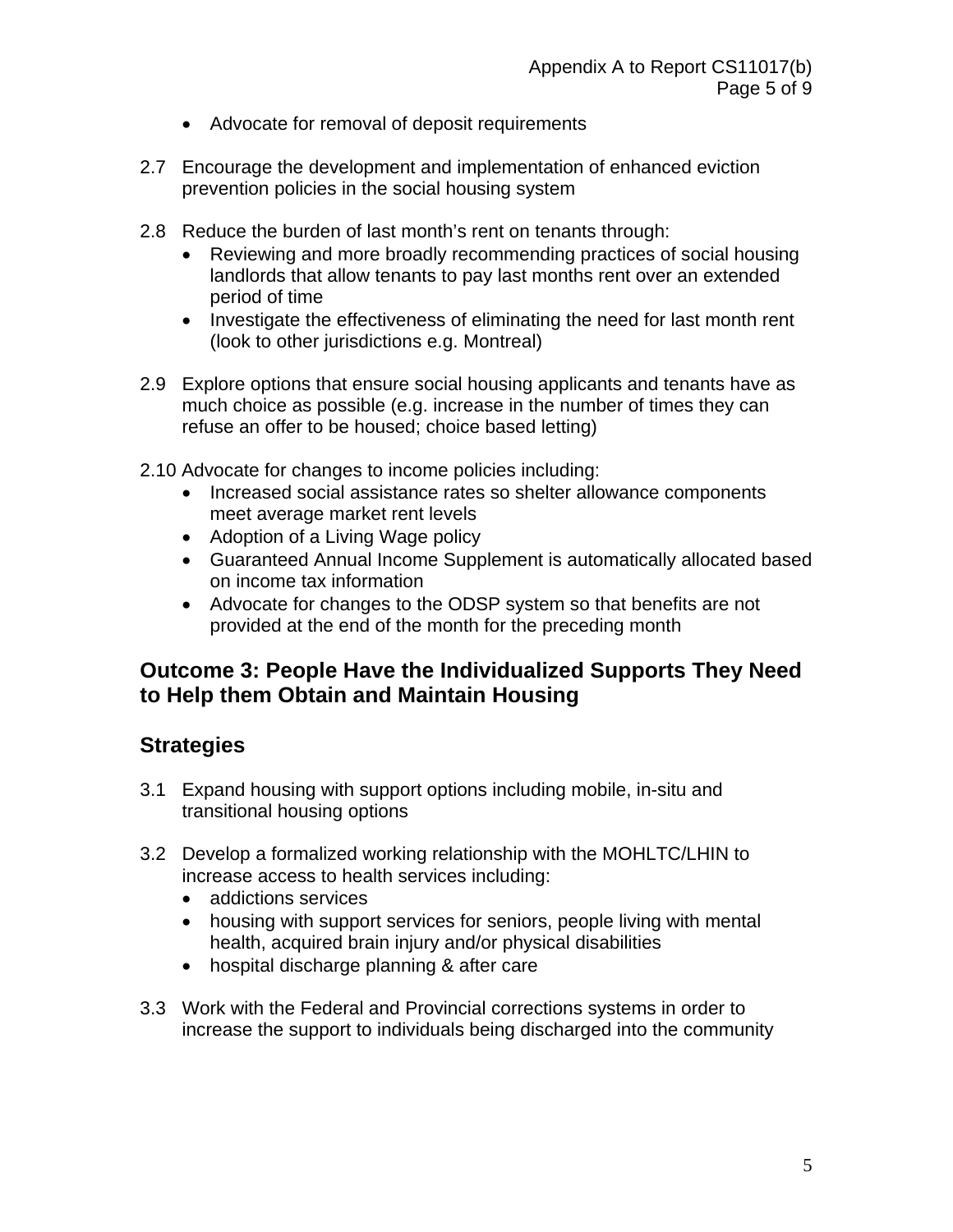- 3.4 Work with the Ministry of Youth and Children's Services in order to increase the support to youth being discharged out of the Child Welfare System to live independently in the community
- 3.5 Increase and formalize information sharing and partnership between landlords/housing providers (both public and private market) and social support networks
- 3.6 Implement an assessment and support process in the coordinated access to social housing system that will more immediately address the needs of social housing applicants.
- 3.7 Make available high quality, trauma-informed counselling supports for individuals and families in homelessness and/or insecure housing situations
- 3.8 Advocate for an increase to the OW & ODSP personal needs allowance
- 3.9 Support the implementation of current and emergent local housing and homelessness systems plans that address housing with supports

### **Outcome 4: People live in housing that is good quality, safe and suitable to their needs**

- 4.1 Explore the potential for new funding programs and expand and promote more broadly existing programs for rehabilitating the housing stock, including:
	- Ontario Renovates
	- Grassroots, neighbourhood or community based quality-improvement initiatives
- 4.2 Review the impacts of continued proactive enforcement of property standards on the supply of affordable rental properties
- 4.3 Explore a rating and incentive program for landlords to maintain high property standards within private market and social housing
- 4.4 Develop a communication strategy to landlords about maintenance responsibilities and available programs to rehabilitate the housing stock
- 4.5 Develop and implement a proactive and coordinated strategy to address bedbugs with a focus on human rights
- 4.6 Increase the number of rental housing units that meet the needs of larger families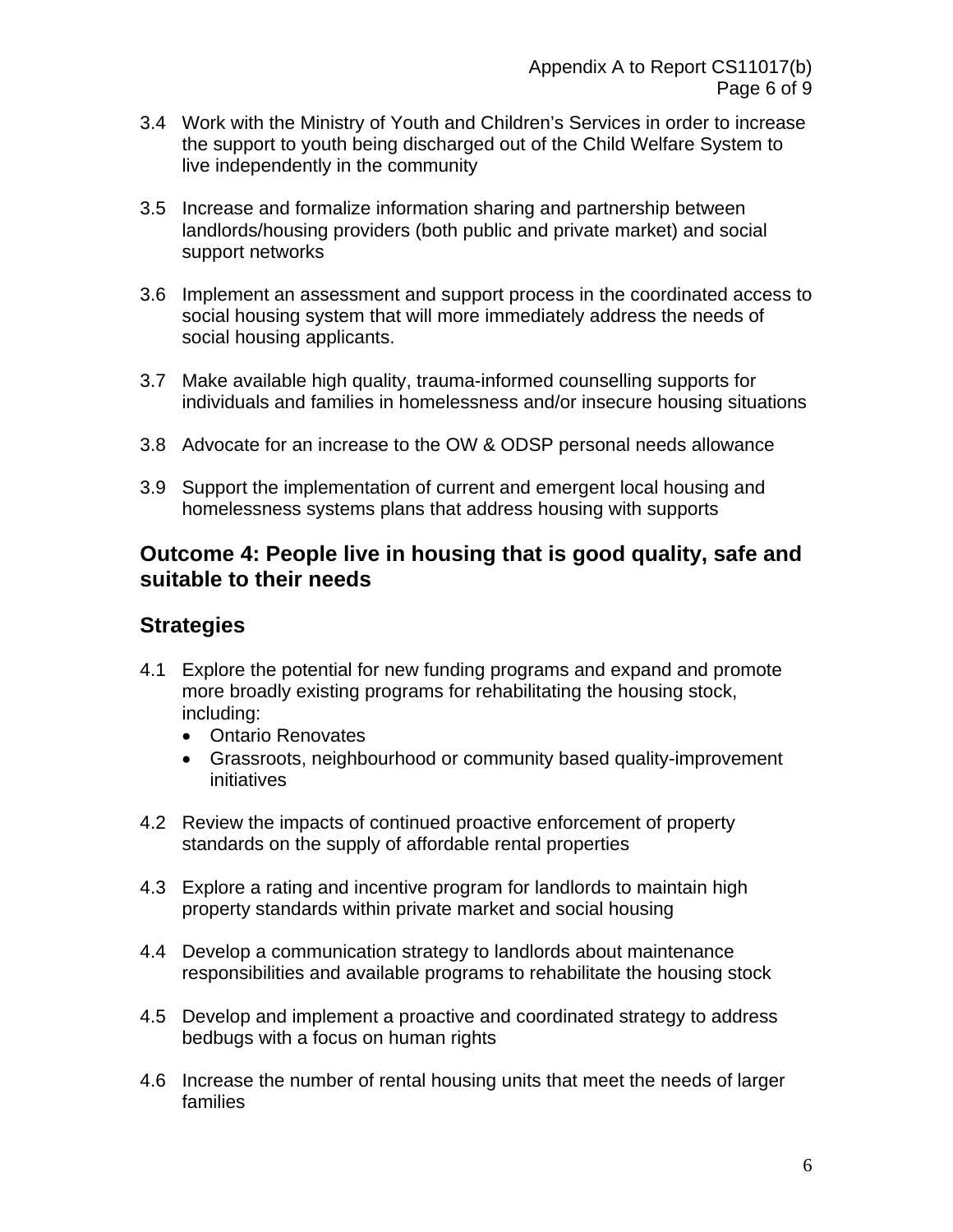- 4.7 Support and monitor housing providers in the implementation of the Accessibility for Ontarians with Disabilities Act on the Built Environment
- 4.8 Expand assistance programs to facilitate modifications for persons with disabilities in private market housing (e.g. Ontario Renovates)
- 4.9 Inventory, rate and increase the number of social housing units that meet the needs of persons with disabilities through existing and new housing opportunities.
- 4.10 Adequately fund capital reserves for social housing based on building condition assessments
- 4.11 Encourage all social housing providers to ensure that tenant safety is ensured through capital and infrastructure audits and improvements (e.g. comprehensive lighting and building security systems)
- 4.12 Plan and implement community building efforts that will develop a 'sense of community' in all social housing (e.g. activities that will positively enhance neighbour relations)
- 4.13 Streamline and provide supports in the process for transfers within social housing (e.g. over-housed or under-housed situations, domestic violence, acquired disability etc.)
- 4.14 Develop and implement person-centred made-in-Hamilton occupancy standards for social housing

### **Outcome 5: People Receive Respectful, Quality Service within a "User Friendly" System and Experience Equity in Housing**

# **Strategies**

There are a number of strategies that can promote better customer service through a more coordinated and consistent housing service system including:

- 5.1 Develop a system navigator role that is focused on supporting people in directly accessing appropriate housing supports
- 5.2 Develop a practice of cross-sectored case conferencing to ensure optimal services for people
- 5.3 Develop web and print based resources that comprehensively outline all housing options in Hamilton and relevant contact information in a variety of languages and forms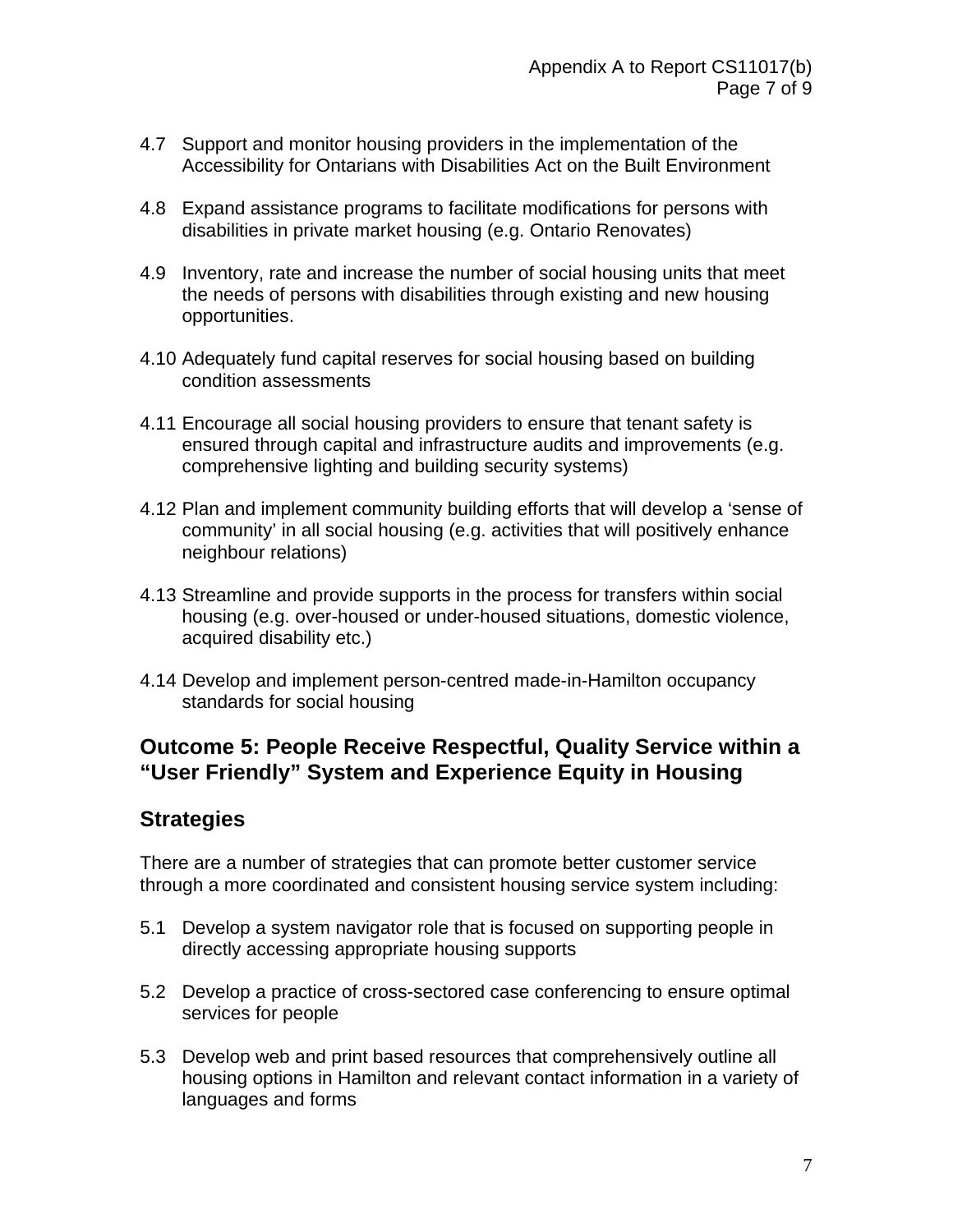- 5.4 Develop information and data sharing protocols across relevant housing, income and other support systems
- 5.5 Through training and cross-sectored collaboration, provide comprehensive and certification-based training on a number of service-improvement areas, such as:
	- Understanding the Housing System
	- Anti-Oppressive and Anti-Racist Service Provision
- 5.6 Encourage organizations to engage in service & system planning
- 5.7 Expand tenant and landlord, outreach and mediation with a focus on tenants' rights and diversity
- 5.8 Develop a general public awareness campaign regarding housing rights, anti-discrimination in housing and where to get housing (e.g. communications to the general public, tenants, young people, newcomers, Aboriginal people, seniors and landlords)
- 5.9 Ensure that clients/participants/tenants are meaningfully engaged in planning and decision making in the areas that impact their lives. This includes:
	- a model for citizen engagement which will be applied to the Action Plan implementation phase and the Housing Services Division and
	- citizen engagement as part of housing and homelessness service funding relationships with community based agencies

# **NEXT STEPS**

# **Phase Two – Implementing the Housing & Homelessness Action Plan**

Phase Two of the Housing & Homelessness Action Plan will be an implementation framework for the aspiration, values, outcomes and strategies identified in this Phase One portion of the Plan. In order to be successfully implemented, resources, participation and support from all stakeholder groups are necessary.

The implementation framework will answer the following questions:

- Who will lead implementation of each of the 54 strategies of the Action Plan?
- Who else needs to be involved for each strategy to be effectively implemented?
- How will the specific needs of different populations be addressed when implementing each strategy?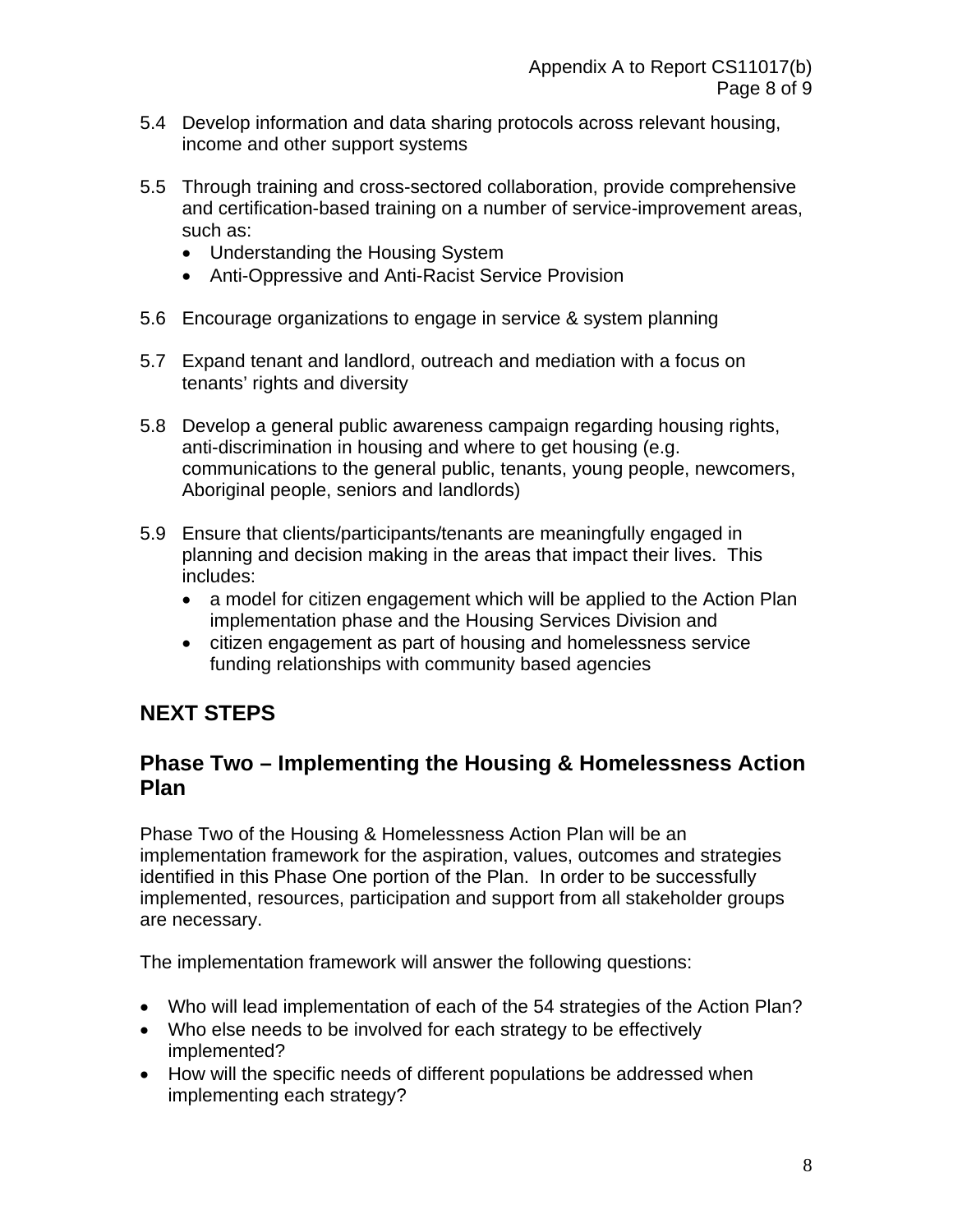- What is the timeline for implementing each strategy? Is it immediate (now), short term (1-2 years), medium term (3-5 years), long term (5+ years) or ongoing?
- What targets should be set?
- How much will it cost?
- What are the sources of funding?
- How will progress towards achieving our outcomes be measured, evaluated and reported on?

Developing Phase Two of the Action Plan will involve further community collaboration to create the implementation framework and answer the above questions. The target for completing Phase Two is first quarter of 2013.

The following strategies will serve as a starting point for the Phase Two implementation framework:

# **Implementation Framework (IF) Strategies**

- IF 1. The City of Hamilton will contribute existing staff resources to facilitate the implementation of the Housing & Homelessness Action Plan and to its ongoing monitoring, reporting and evaluation, and will also explore funding opportunities to implement the Action Plan.
- IF 2. Develop a coordinated strategy for effectively advocating to upper levels of government.
- IF 3. Develop a comprehensive Housing & Homelessness Action Plan Education & Communication Strategy.
- IF 4. Build research and evaluation capacity within the housing and homelessness sectors through partnership with the academic community
- IF 5. Develop & implement ways of encouraging people to participate in the ongoing implementation of the Housing and Homelessness Action Plan in a meaningful way.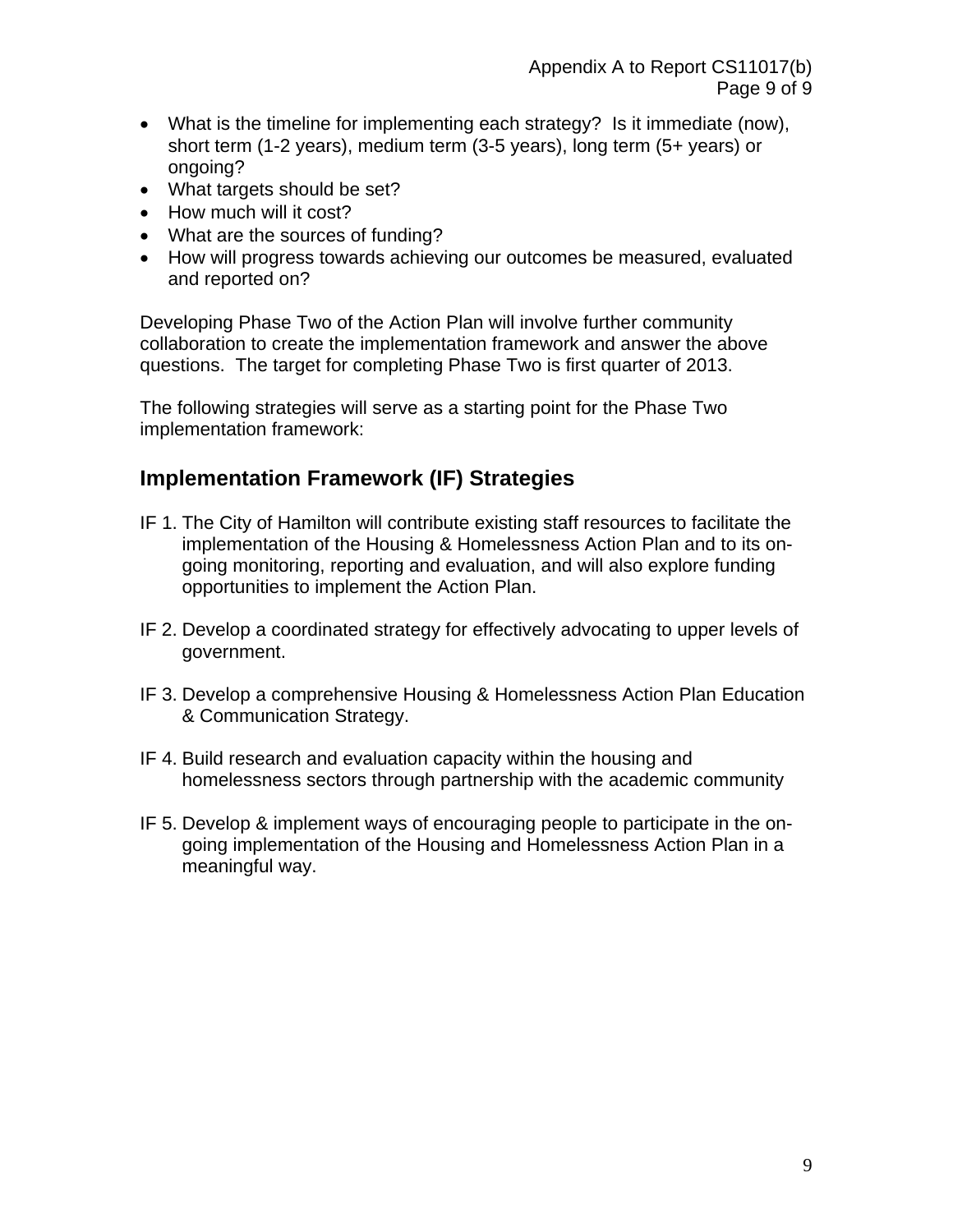# **Housing and Homelessness Planning Group Membership List**

| <b>Name</b>                   | <b>Sector/Organization</b>                                        |
|-------------------------------|-------------------------------------------------------------------|
| <b>Brett Barnes</b>           | Canada Mortgage & Housing Corporation                             |
| <b>Tony Brutto</b>            | Ministry of Municipal Affairs and Housing                         |
| <b>Carol Cowan</b>            | Hamilton Emergency Shelters Integration & Co-ordination Committee |
| <b>Glenys Currie</b>          | <b>Seniors Sector</b>                                             |
| <b>Karen Davis</b>            | Social Housing                                                    |
| <b>Kathy Dimassi</b>          | <b>Co-operative Housing Providers</b>                             |
| Mara Fortino                  | Service Canada                                                    |
| Gillian Hendry (Co-<br>Chair) | <b>City of Hamilton Housing Services Division</b>                 |
| Loretta Hill-<br>Finamore     | <b>Street Youth Planning Collaborative</b>                        |
| Larry Huibers (Co-<br>Chair)  | <b>Affordable Housing Flagship</b>                                |
| <b>Bill Janssen</b>           | City of Hamilton Planning & Economic Development                  |
| <b>Melanie McAuley</b>        | Hamilton Executive Directors' Aboriginal Coalition                |